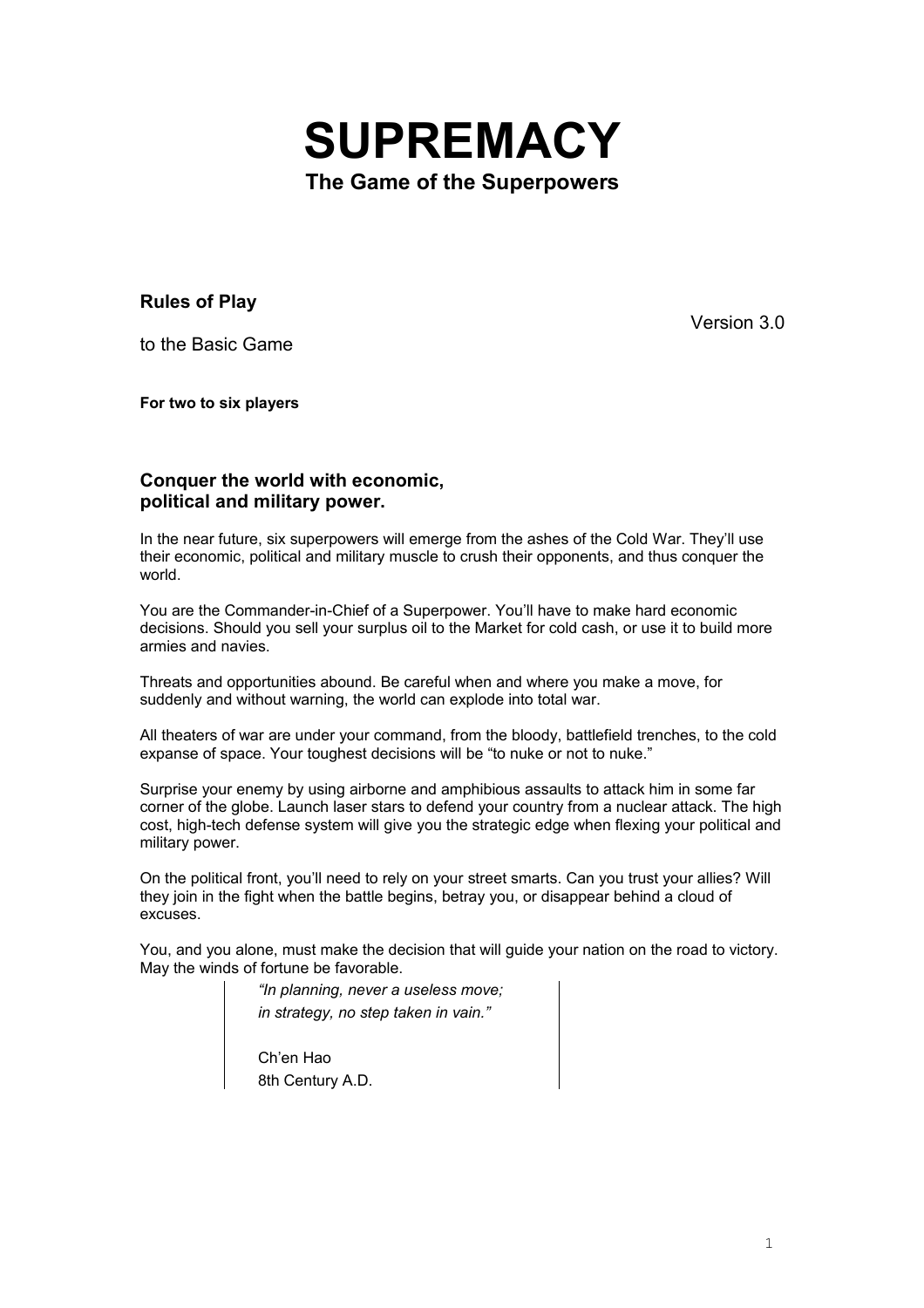| <b>Object of the Game</b>                     | 4  |
|-----------------------------------------------|----|
| <b>Game Board and Playing Equipment</b>       | 4  |
| <b>Setting Up</b>                             | 5  |
| The Order of Play                             | 6  |
| <b>Starting the Game</b>                      | 7  |
| <b>Blind Bid</b>                              | 7  |
| Determine Player Sequence (DPS)               | 7  |
| Stage 1 - Pay Salaries and Loans to Bank      | 8  |
| Phase A - Pay Salaries                        | 8  |
| Phase B - Pay Bank Loans                      | 8  |
| <b>Stage 2 - Transfer Production Units</b>    | 8  |
| Phase A - Transfer Production Units           | 8  |
| <b>Stage 3 - Sell Resources</b>               | 9  |
| Phase A - Blind Bid                           | 9  |
| Phase B - Determine Player Sequence           | 9  |
| Phase C - Sell Resources to the Market        | 9  |
| Phase D - Sell Resources to the Other Players | 9  |
| Stage 4 - Attack                              | 10 |
| Phase A - Blind Bid                           | 10 |
| Phase B - Determine Player Sequence           | 10 |
| Phase C - Attack with Forces and Weapons      | 10 |
| How to Use Conventional Forces                | 10 |
| <b>Battle Drill for Conventional Forces</b>   | 11 |
| How to Use Strategic Forces                   | 13 |
| <b>Battle Drill for Strategic Forces</b>      | 13 |
| <b>Tactics</b>                                | 15 |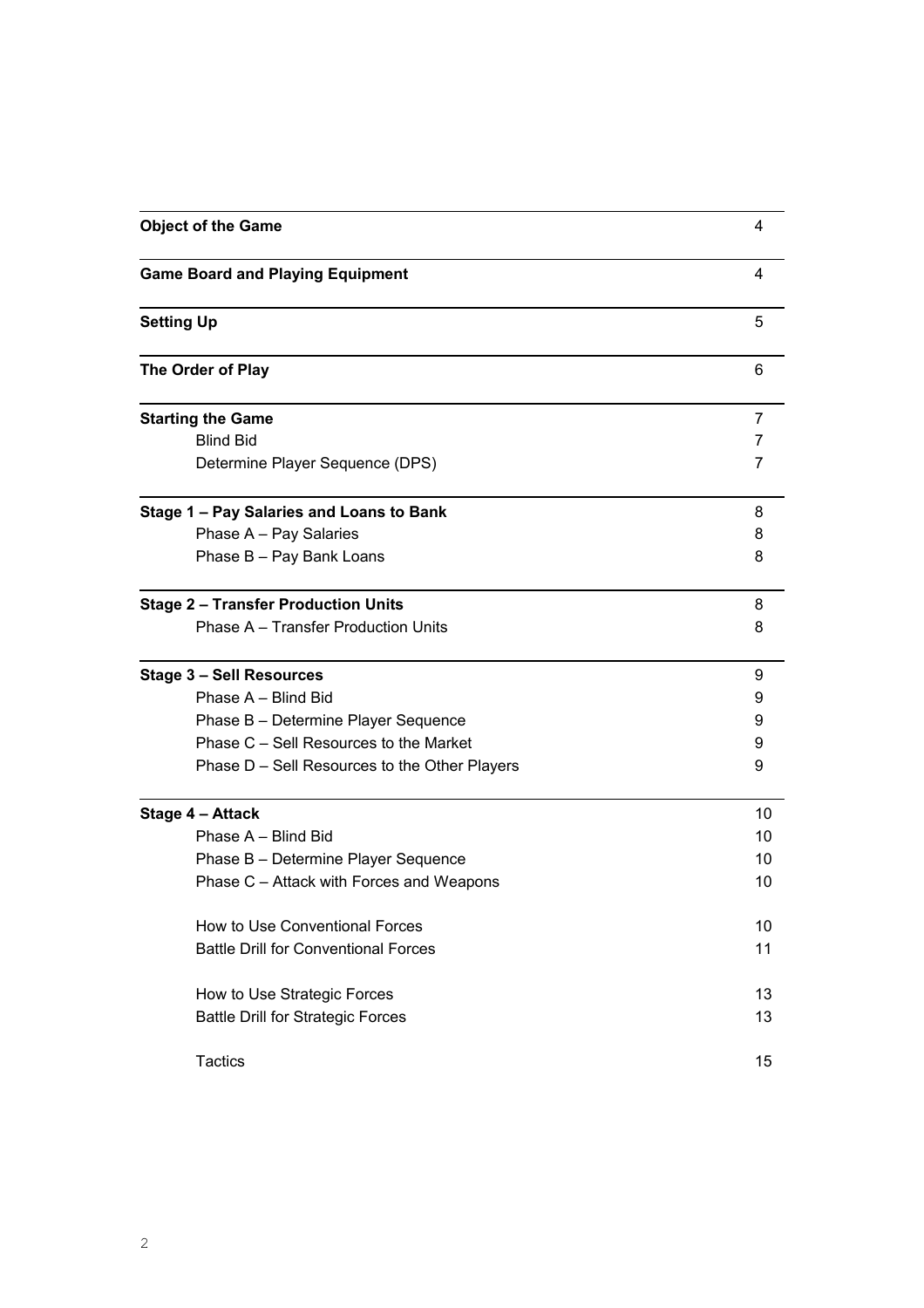| Stage 5 - Move Armies and/or Navies                                       | 18 |  |  |                                                                        |
|---------------------------------------------------------------------------|----|--|--|------------------------------------------------------------------------|
| Phase A - Blind Bid                                                       |    |  |  |                                                                        |
| Phase B - Determine Player Sequence<br>Phase C - Move Army and Navy Units |    |  |  |                                                                        |
|                                                                           |    |  |  | Stage 6 - Build Forces and Weapons (armies, navies, nukes and L-stars) |
| Phase A - Blind Bid                                                       |    |  |  |                                                                        |
| Phase B - Determine Player Sequence                                       |    |  |  |                                                                        |
| Phase C - Build and Deploy Conventional Forces                            |    |  |  |                                                                        |
| Phase D - Build and Deploy Strategic Weapons                              |    |  |  |                                                                        |
| Phase E - Research and Development                                        | 21 |  |  |                                                                        |
| Phase F - Arms Bazaar                                                     | 22 |  |  |                                                                        |
| Stage 7 - Buy or Prospect for Resources                                   | 23 |  |  |                                                                        |
| Phase A - Blind Bid                                                       | 23 |  |  |                                                                        |
| Phase B - Determine Player Sequence                                       | 23 |  |  |                                                                        |
| Phase C - Buy Resources from the Market                                   | 23 |  |  |                                                                        |
| Phase D - Buy Resources from the Other Players                            | 23 |  |  |                                                                        |
| Phase E - Prospect for Resources                                          | 24 |  |  |                                                                        |
| <b>Other Rules of Play</b>                                                | 25 |  |  |                                                                        |
| <b>Borrowing Money</b>                                                    | 25 |  |  |                                                                        |
| Buying, Selling or Closing a Company                                      | 25 |  |  |                                                                        |
| <b>Buying and Selling Territories</b>                                     | 25 |  |  |                                                                        |
| <b>Buying and Selling Weapons</b>                                         | 25 |  |  |                                                                        |
| Squatter's Rights                                                         | 26 |  |  |                                                                        |
| Diplomacy                                                                 | 26 |  |  |                                                                        |
| Spoils of War                                                             | 26 |  |  |                                                                        |
| <b>Winning the Game</b>                                                   | 27 |  |  |                                                                        |
| Joining the Top Brass                                                     | 28 |  |  |                                                                        |
| Random Open - An Optional Rule                                            | 28 |  |  |                                                                        |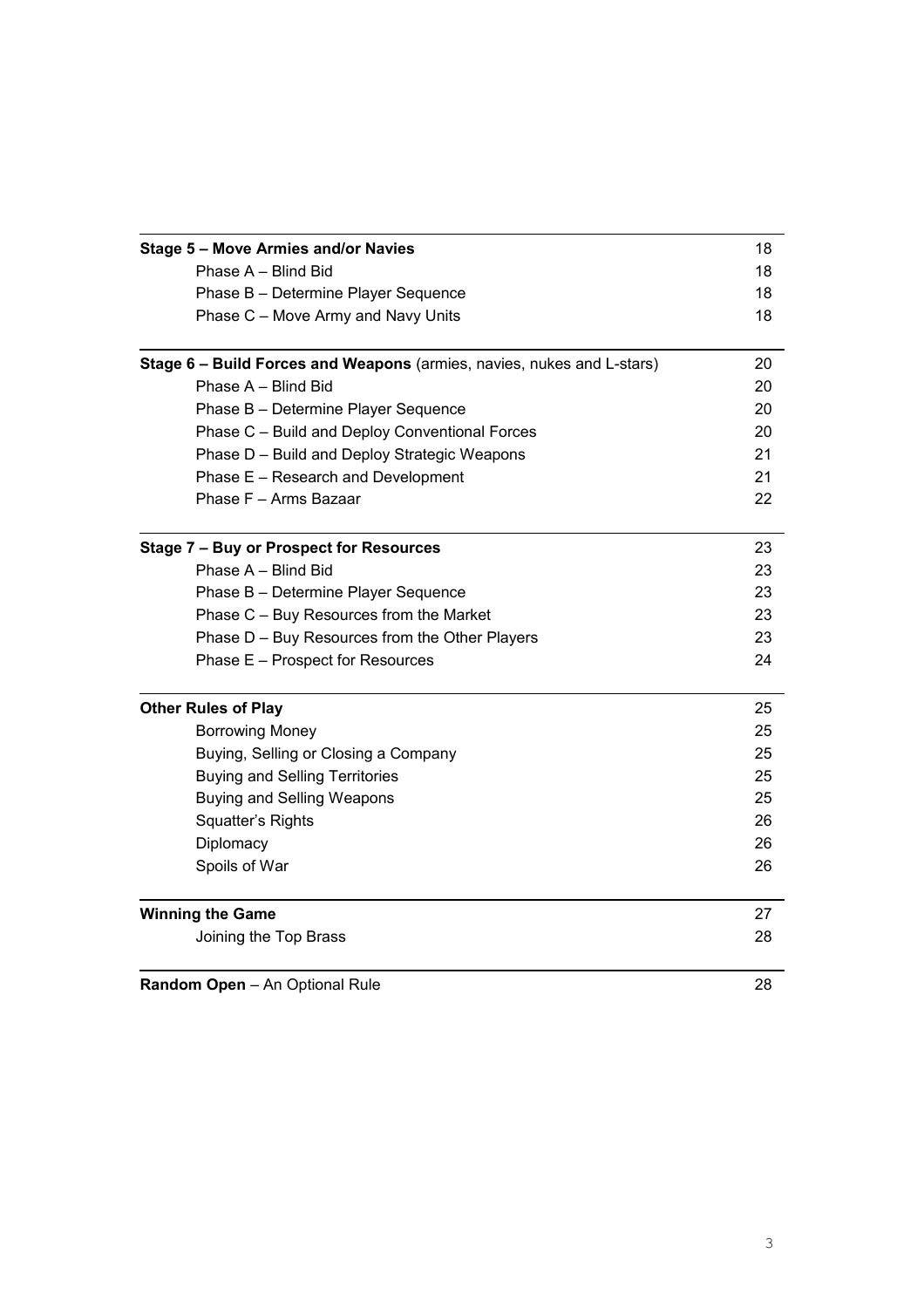The object of the game is to conquer the world by bankrupting, capturing or destroying your opponents. Each player is the leader of a superpower. Players buy and sell resources, build weapons, deploy their forces and wage war to win global economic and military supremacy.

## **Game Board Description**

The board is a map of the world divided into six superpower nations and 24 neutral countries.

Home territories of the six superpowers are:

| <b>Confederacy of South America:</b> | Argentina, Brazil, Peru and Venezuela                                    |
|--------------------------------------|--------------------------------------------------------------------------|
| <b>Federation of African States:</b> | Mozambique, Nigeria, South Africa and Zaire                              |
| <b>League of European Nations:</b>   | British Isles, Eastern Europe, Western Europe, Iberia<br>and Scandinavia |
| People's Republic of China:          | Manchuria, Mongolia, Nanling, Shantung and Tibet                         |
| <b>United States of America:</b>     | Alaska, Eastern U.S.A., Midwest U.S.A. and Western<br>U.S.A.             |

**Union of Soviet Sovereign Republics:** Buryatsk, Kazakh, Kola, Russia, Siberia and Yakutsk

## *Neutral territories are grey.*

The land is divided into territories and the water into seas. Light blue seas are territorial waters and the dark blue seas are international waters. White dots are ports. The Market is the colored scale at the top of the board. This is where players sell or buy grain, oil and minerals. Beneath the Market is the Price index. It shows the current selling or buying price for each resource.

When a player sells a resource, the price can fall as low as \$1 million. This leads to the Bull Pen which, is the lowest market price. When a player buys a resource, the price can rise as high as \$1 billion. This leads to the Bear Pit, which is the highest market price. Thus the bull pen and bear pit indicate the potential for new trends, i.e. a rising (bull) market or a falling (bear) market.

# **Playing Equipment**

**Money** comes in the following dollar denominations: 1, 5, 25, 50, 100 and 500 million, and 1 billion.

**Meters** are black disks which measure the supply of resources in the Market or supply centers.

**Supply Centers** show five different colored rows of spots: L-star, nukes, minerals, oil and grain. Below these are two lines: bank loans, and interest payment per turn.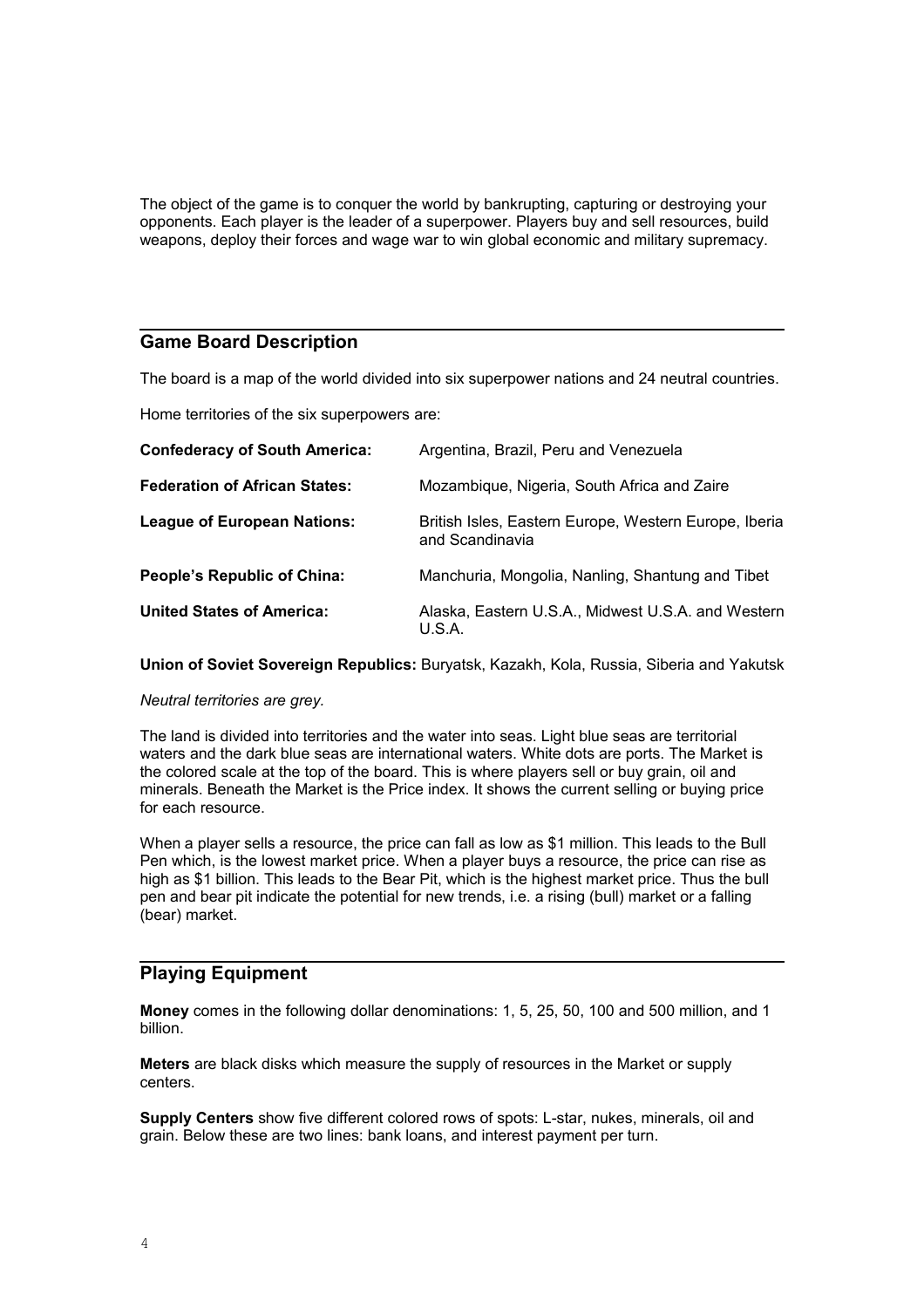**Resource Cards:** This deck of 65 cards is comprised of 20 grain, 20 oil, 20 mineral, three nuke and two L-star.

Each grain, oil and mineral card shows the name of a company, its location, and the number of units it produces. The cards are color coded by the type of resource and by the superpower or neutral country that owns it. Nuke and L-star cards show that a weapon has been built.

**Armies and Navies** come in six different sets of cubes and oblongs, color matched to a superpower. Each cube represents one army and each oblong represents one navy.

**Mushroom Clouds** are black and are shaped like mushrooms. A cloud is used to mark where a nuclear bomb has exploded.

**Dice** (four) are used to resolve battles.

#### **- Appoint Marshall**

Appoint one player "Marshall". He ensures all players quickly follow the Order of Play found on the board

#### **- Appoint Banker**

Appoint another player "Banker". He ensures all payments are made to the bank, and that players move their market and supply meters correctly.

#### **- Sort Resource Cards**

Each of the six superpowers has six companies in the deck of Resource Cards: two mineral, two oil, and two grain. The resource cards are color –coded by resource and country. Sort those companies into six separate piles, according to the superpower which owns them and place them face up on the board. Put all the remaining resource cards face down on the board in the top left corner.

#### **- Choose a Superpower**

Each player rolls a die, and the player with the highest number is the first one to choose a pile of cards belonging to one of the superpowers. The other players do the same, taking their turn according to the roll of their die. Any remaining cards are returned to the resource deck.

#### **- Place Armies and Navies**

Each player receives (in the corresponding color to that of his superpower) his armies and navies. They may place one army on each of their home territories. Naval units will be used later in the game.

## **- Store Starting Resources**

Give each player six black meters and a supply center card. Each player takes three of his meters and places one on each of his resources at the third spot in his supply center. This means each player has three units each of grain, oil and minerals. The remaining three meters will be used later to keep track of bank loans, nukes and L-stars.

#### **- Get Your Money**

Give each player \$7 billion in cash (five \$100 million notes, five \$500 million and four \$1 billion).

#### **- Pricing the Market**

The banker now sets the market price for each resource. He takes three black disks (meters) and places one on each of the natural resources in the market at the \$500 million point of the Price Index. This is the starting price for all resources.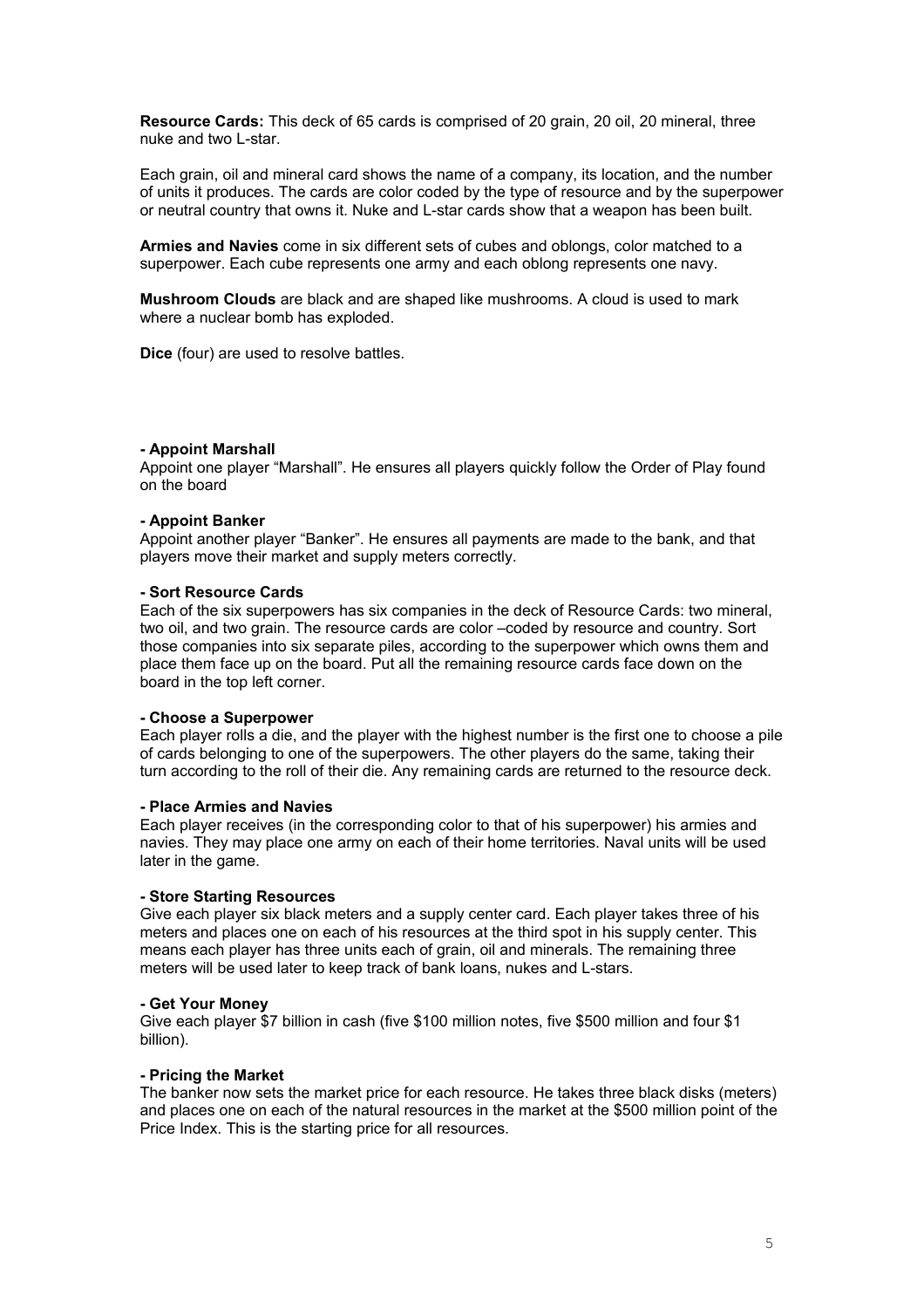The following is a summary of the seven stages to the order of play.

## *Each player must play Stages 1 and 2.*

**Stage 1 – Pay Salaries and Loans to Bank** Phase A – Pay Salaries Phase B – Pay Bank Loans

## **Stage 2 – Transfer Production Units to Supply Center** Phase A – Transfer Production Units

*Each player may play up to three of the remaining five stages or pass.*

## **Stage 3 – Sell Resources**

Phase A – Blind Bid

Phase B – Determine Player Sequence

Phase C – Sell Resources to the Market

Phase D – Sell Resources to the Other Players

## **Stage 4 – Attack**

Phase A – Blind Bid

- Phase B Determine Player Sequence
- Phase C Attack with Forces and Weapons

## **Stage 5 – Move Forces**

Phase A – Blind Bid

- Phase B Determine Player Sequence
- Phase C Move Army and Navy Units

## **Stage 6 – Build Forces and Weapons**

- Phase A Blind Bid
- Phase B Determine Player Sequence
- Phase C Build and Deploy Conventional Forces
- Phase D Build and Deploy Strategic Weapons
- Phase E Research and Development
- Phase F Arms Bazaar

#### **Stage 7 – Buy or Prospect for Resources**

Phase A – Blind Bid

Phase B – Determine Player Sequence

Phase C – Buy Resources from the Market

- Phase D Buy Resources from the Other Players
- Phase E Prospect for Resources

## *End of cycle, go back to Stage 1.*

*Details to the seven stages of play follow.*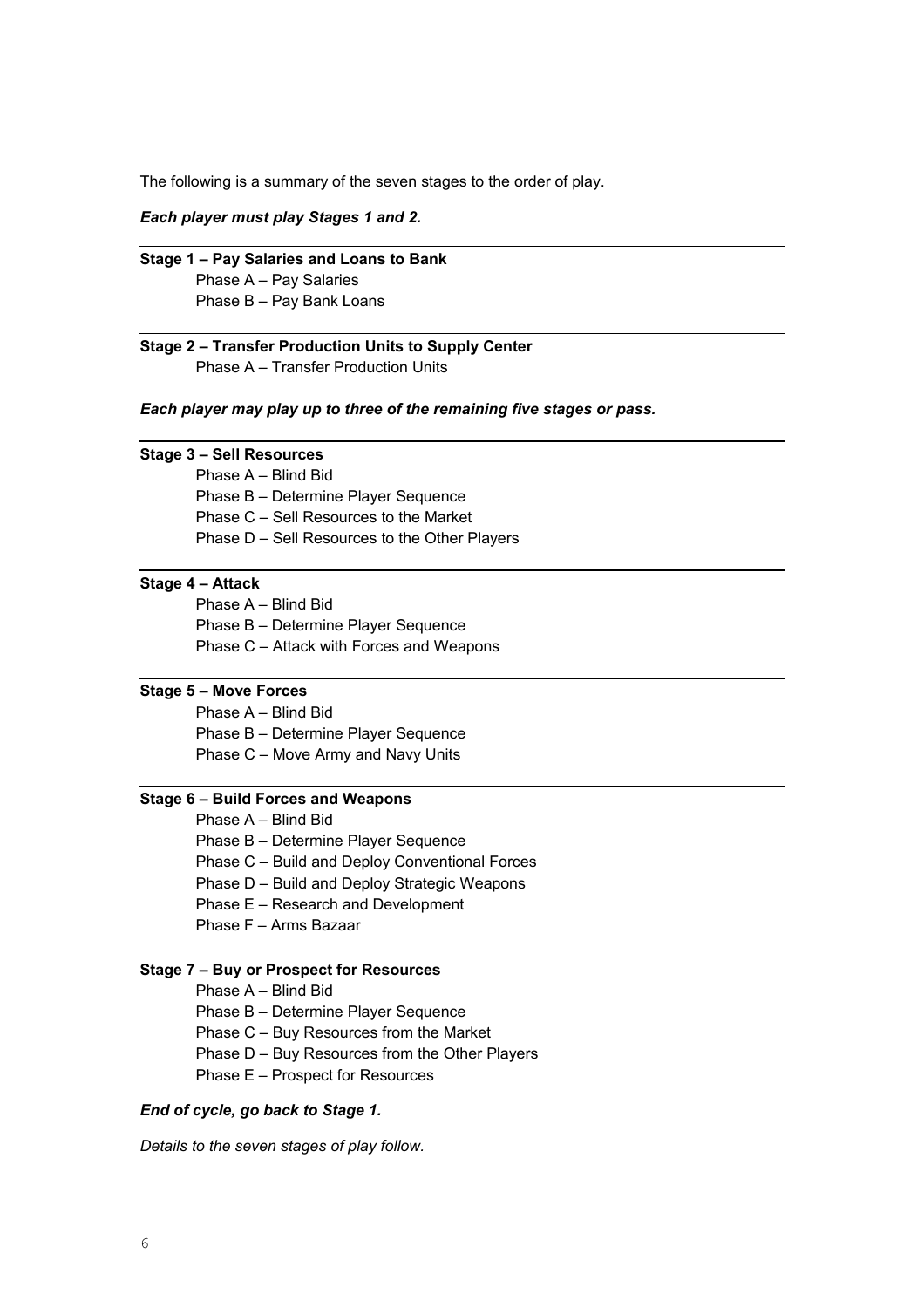All players must play Stages 1 and 2 together. Then each player may choose to play up to three of the remaining five stages in sequence.

The players must follow the phases listed for each stage, in the sequence in which they appear.

Each player must set three of his cubes aside, to use during the Phases, Blind Bid and DPS.

# **Blind Bid**

*The Blind Bid rule applies to Stages 3 through 7 only.*

At the beginning of Stage 3, the Marshall asks the players to make a secret bid if they wish to sell.

When a player wants to play a stage, he secretly puts one of his colored cubes in his hand. When all of the players are ready, the Marshall asks the players to open their hands. Only the players who have a cube in their hand may play that stage.

If a player bids to play a stage, then changes his mind about playing that stage, it still counts as one of his three choices.

# **Determine Player Sequence (DPS)**

*The DPS rule applies to Stages 3 through 7 only.*

#### **Roll Die**

If two or more players want to sell, then each player must roll a die to determine which player goes first, second etc.

#### **Place Cubes**

The players place their cubes on the board next to Stage 3. The cubes should be put in sequence, according to who is playing first, second, etc. When a player hasn't any cubes left with which to bid, he can not play any more stages on that cycle. On the next cycle, players get their cubes back, and can bid again.

When the players have finished selling, the Marshall repeats the above procedures (Blind Bid and DPS) for each of the remaining stages. This continues throughout the game.

#### **Double Seven**

If at stage 7 a player has two cubes left, then he is allowed to buy and prospect. The buying is done before the prospecting.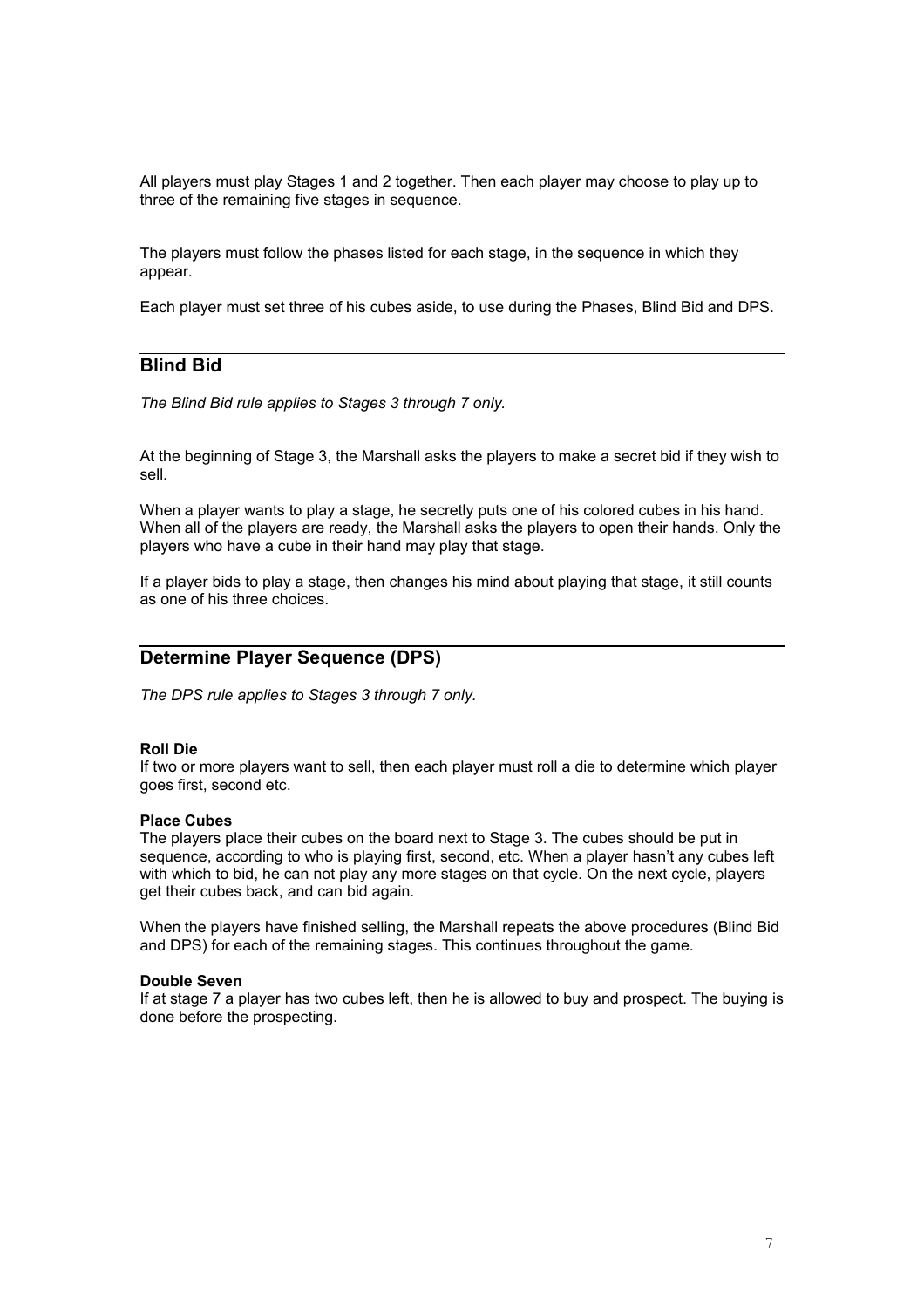Phase A – Pay Salaries Phase B – Pay Bank Loans

# **Phase A – Pay Salaries**

Companies and Military Forces

Each player must pay the following salaries to the bank, for each resource card he controls and each military unit he has on the board.

Resource Companies \$50 million each

Armies and Navies \$10 million each

If a player does not pay the salaries of his military forces, he must remove them from the board. If he does not pay the salaries of his companies, he cannot transfer their production units to his supply center during Stage 2.

# **Phase B – Pay Bank Loans**

The players who owe money to the bank must make their interest payments now. They may also pay back some or all of the principal. When players are paying back the principal, they must do so in billion dollar amounts.

> *"Soldiers in peace are like chimneys in summer"* Lord Burghley, 1555

Phase A – Transfer Production Units

# **Phase A – Transfer Production Units**

A player may transfer the production units on his resource cards to his supply center.

*One production unit is equal to one spot on the supply center.*

Production units are stored by moving the supply center meters the same number of spots to the right. For example, a player who has a resource card with three units on it would move the meter at his supply center three spots to the right.

When a player's supply center is full. Any surplus units are regarded as lost and thus out of play.

> *"There is no nation on earth so dangerous as a nation fully armed and bankrupt at home."*

Henry Cabot Lodge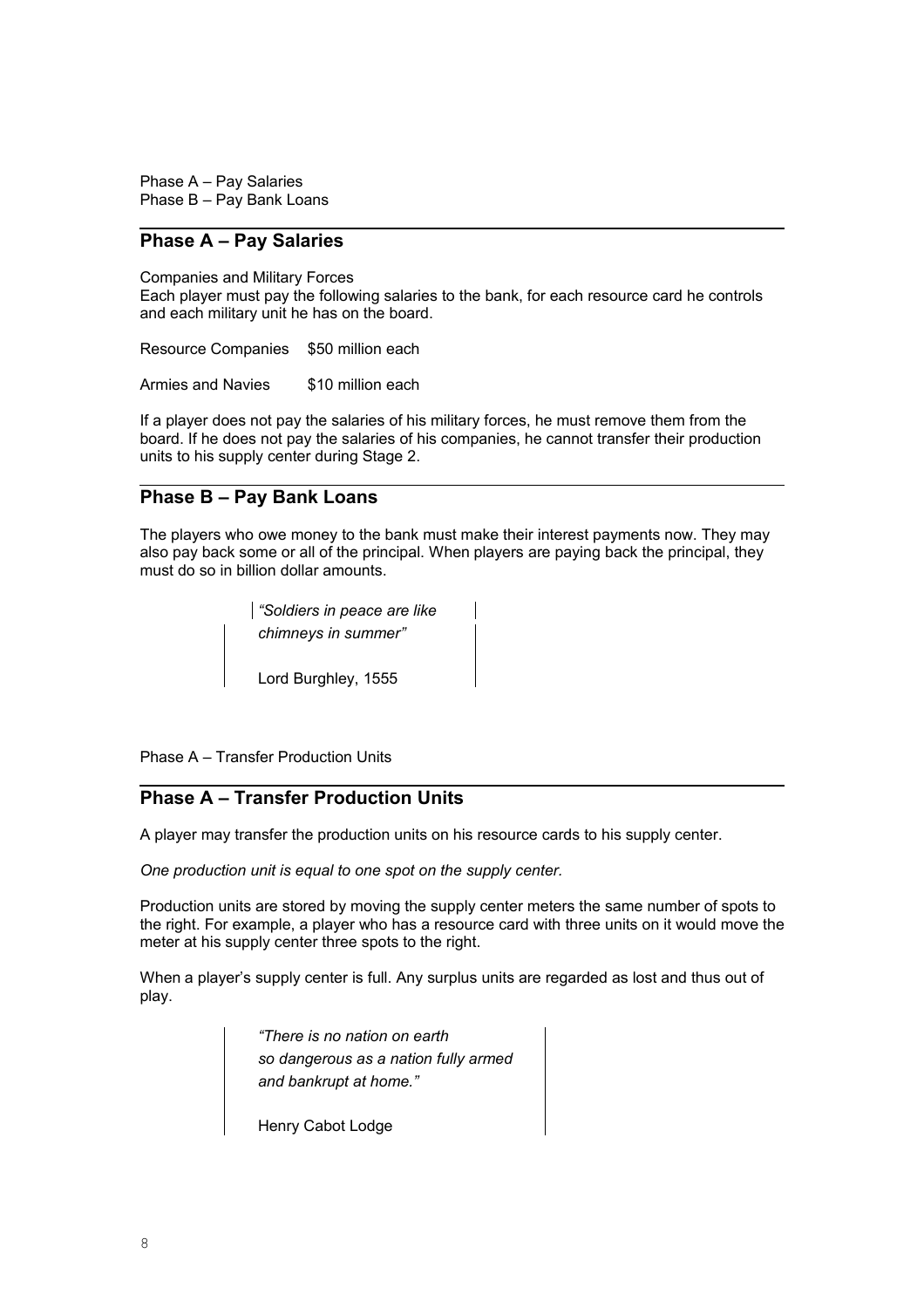*Sell if you need money or wish to drive the market prices down.*

Phase A – Blind Bid

Phase B – Determine Player Sequence

Phase C – Sell Resources to the Market

Phase D – Sell Resources to the Other Players

*After the players have completed phases A and B, they follow the rules to phases C and D.*

# **Phase C – Sell Resources to the Market**

#### **- Marshall Opens the Market**

The Marshall announces that the Market is open.

## **- Rotating Sales**

The player who is the first to play this stage may choose to sell any number of one type of resource in his supply center to the Market. *One supply center unit is equal to one unit on the Market.*

For example, suppose a player decides to sell two of the six units of oil he has in his supply center. He must move his oil supply center meter two spots to the left. The oil market meter would also be moved two spots to the left. If the oil market was trading at the \$500 million point of the price index, the seller would receive \$1 billion from the bank.

After player one makes his first sale, then the next player takes his turn, according to player sequence. When all of the players have had one turn to sell, the player who made the first sale gets a second turn to sell. The selling to the market continues according to the player sequence, until all of the players no longer wish to sell. Then, the players proceed to Phase D.

# **Phase D – Sell Resources to the Other Players**

After the players have made their sales to the market, they may sell to the other players in any order they wish. Players may sell resources to each other for whatever terms they agree to. The players involved adjust their supply center meters accordingly. The seller deletes the resources from his supply center and the buyer adds them to his supply center.

*When players trade resources amongst themselves, the market price is not affected.*

*"Nervos belli, pecuniam infinitam".* The sinews of war, unlimited money

Cicero 106-43 BC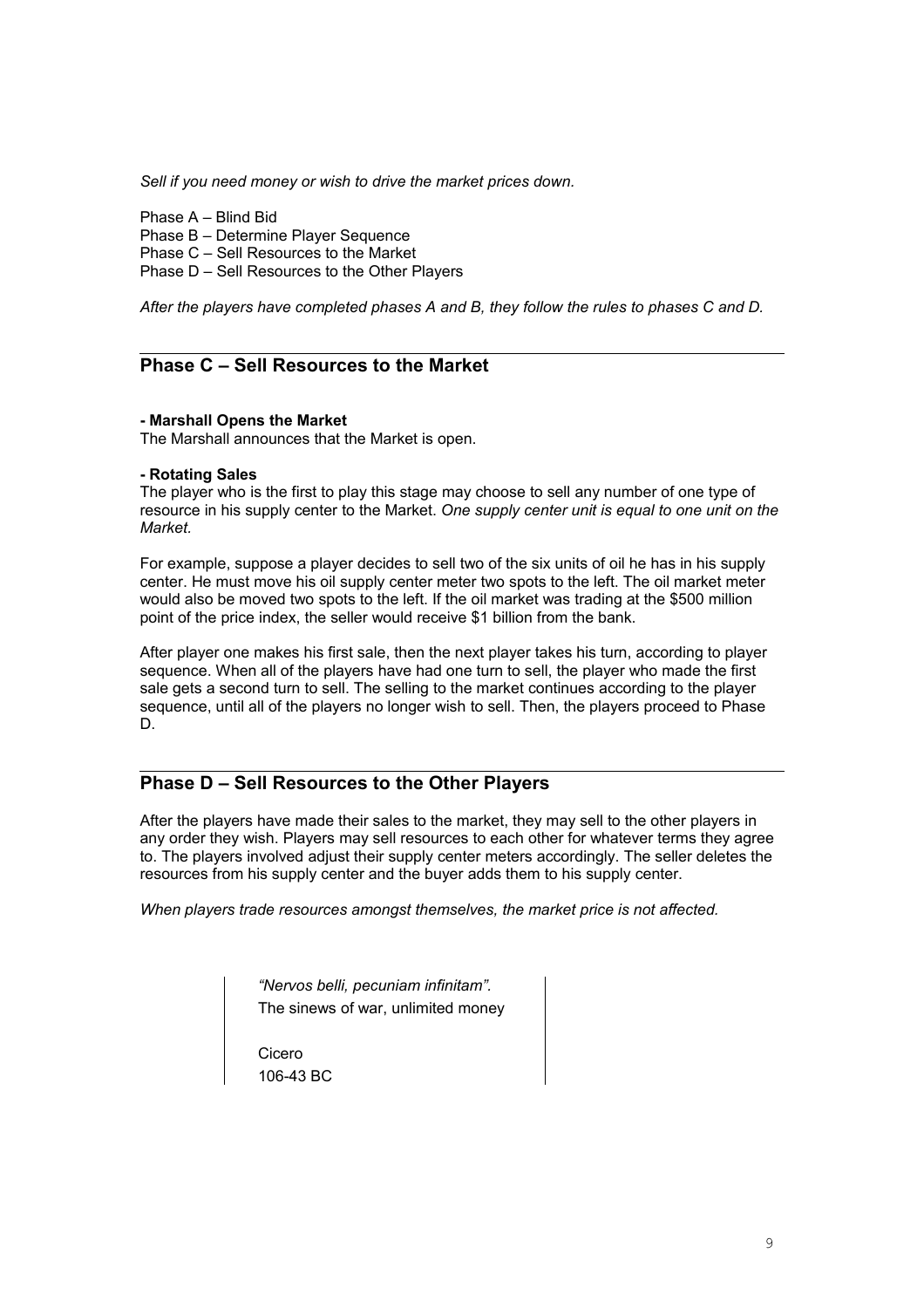*When you want to capture or destroy an opponent's country.*

Phase A – Blind Bid Phase B – Determine Player Sequence Phase C – Attack with Forces and Weapons

*After the players have completed phases A and B, they follow the rules to phase C.*

*Note: On the first turn, no one may attack. Please proceed to Stage 5 – Move.*

# **Phase C – Attack with Forces and Weapons**

The rules for attacking with conventional and strategic forces follow. Players may attack with their conventional and strategic forces in any order they wish.

#### **Rotating Attacks**

The player who is the first to play this stage may choose to attack anyone, anywhere, with his conventional or strategic weapons. After player one has made his first attack, the defender gets one counterattack.

Each player that is attacked gets one counterattack. After the counterattacks have been resolved, player two gets to make an attack. The attacks continue according to player sequence, until all of the players no longer wish to attack. Then, the players proceed to the Stage 5 – Move.

*There are two battle drills. One for conventional forces and another for strategic forces.*

## **How to Use Conventional Forces (armies and navies)**

There are two types of conventional forces: army and navy. The following rules give the general fighting ability for each one.

**Army units in a territory** may attack other army units in an adjacent territory. They may also attack navy units in an adjacent light blue sea.

**Navy units in a light blue sea** may attack navy units in adjacent light blue sea. They may also attack armies in an adjacent territory. However, they may not attack a navy in an adjacent dark blue sea.

**Navy units in a dark blue sea** may attack navy units in the same dark blue sea or in an adiacent light blue sea.

#### **Strategy Tip**

**How to Choose a Target:** When choosing a target you should carefully consider the economic and military value of the territory to your opponent.

In theory, the best territory to attack is one in your opponent's home country, where he has a mineral company. If you capture that territory, you will get the resource cards located in it.

If you capture a mineral company from your opponent, you will limit his ability to attack, to defend and to build both conventional and strategic weapons. Also, if it is located in his home country, you are one step closer to capturing his supply center. Please see the rule "Spoils of War on page 26.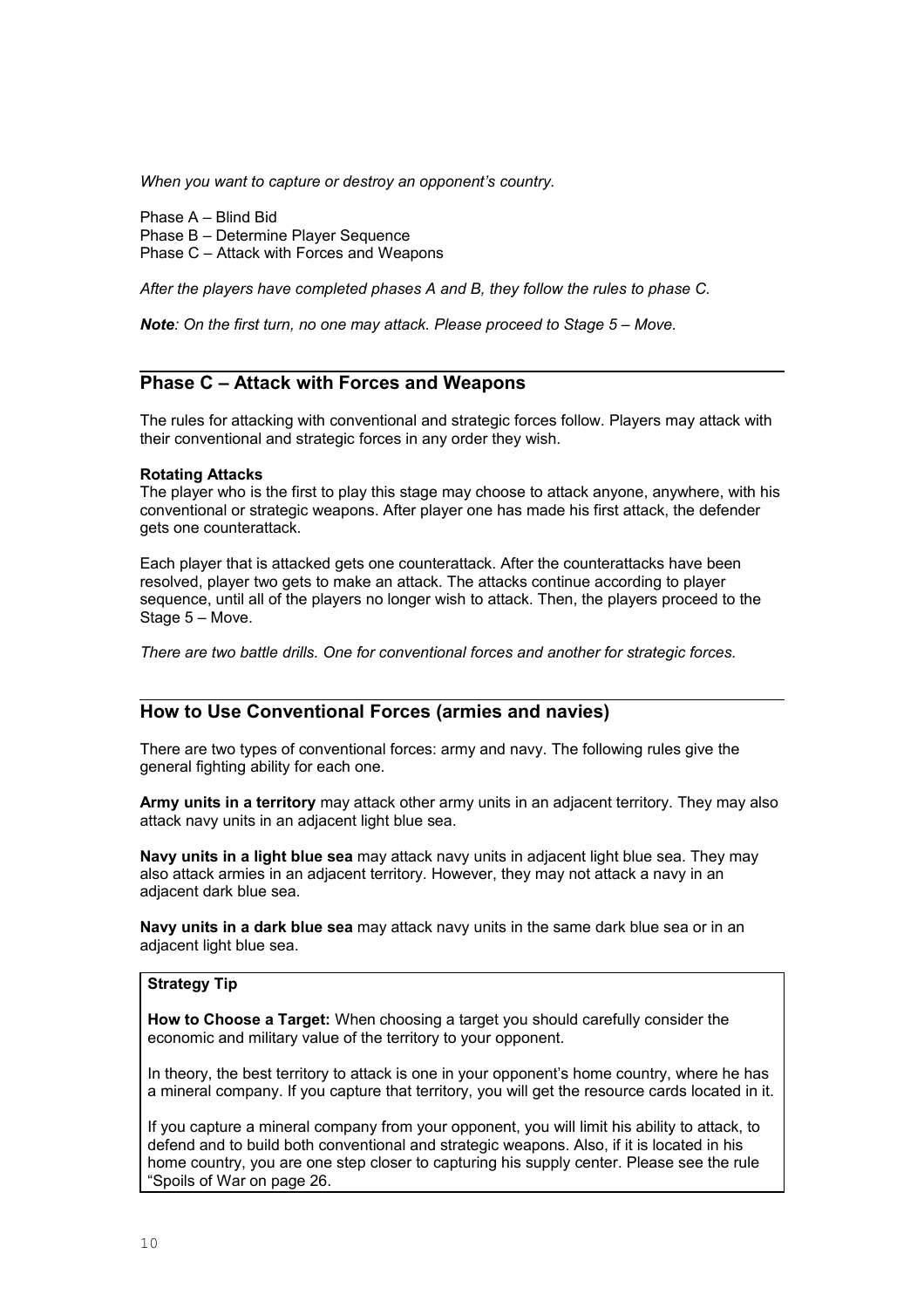# Battle Drill for Conventional Forces

The players must follow the steps listed below in the sequence in which they appear.

- Step A Identify the Theater of War
- Step B Delete (Remove) Supplies
- Step C Getting the Dice
- Step D Roll the Dice and Count the Losses
- Step E Move Reinforcements
- Step F Defender May Counterattack

*When a player is attacked, he has some tactical options. Please refer to the rules for "Defensive Tactics".*

Details to each step of the conventional battle drill follow.

## **Step A** – Identify the Theater of War

A player may attack a territory or sea that is occupied by an opponent. He may also attack an empty territory or sea, in this event, please refer to the "Militia Rule".

#### **- Identify the Front Lines**

The Attacker must first identify which territory or sea he is attacking from.

#### **- Identify Target**

Now, the attacker must identify which territory or sea he is attacking

## **Step B** – Delete (Remove) Supplies and Deploy Forces

- The attacker must remove one set of supplies from his supply center. The attacking forces are then pushed to the border of the territory or sea under attack.

*One set of supplies consists of: one grain, one oil and one mineral unit.*

- The defender must also remove one set of supplies from his supply center.

**Note:** If the defender does not have a set a supplies to remove, then he only gets one die at Step C.

## **Step C** – Getting the Dice

#### **- Position Dice**

The attacker gets one die and the defender gets two dice.

**Note:** If the defender did not remove a set of supplies during Step B, then he only gets one die.

#### **- Fire Power Die**

The player with the most armies and/or navies (Fire Power) in the battle gets an extra die.

A navy convoying armies may not count the armies on board when determining fire power, unless it is an amphibious assault. Please refer to the rule "Amphibious Assault".

#### **- L-star Die**

The player with the most L-stars gets another die.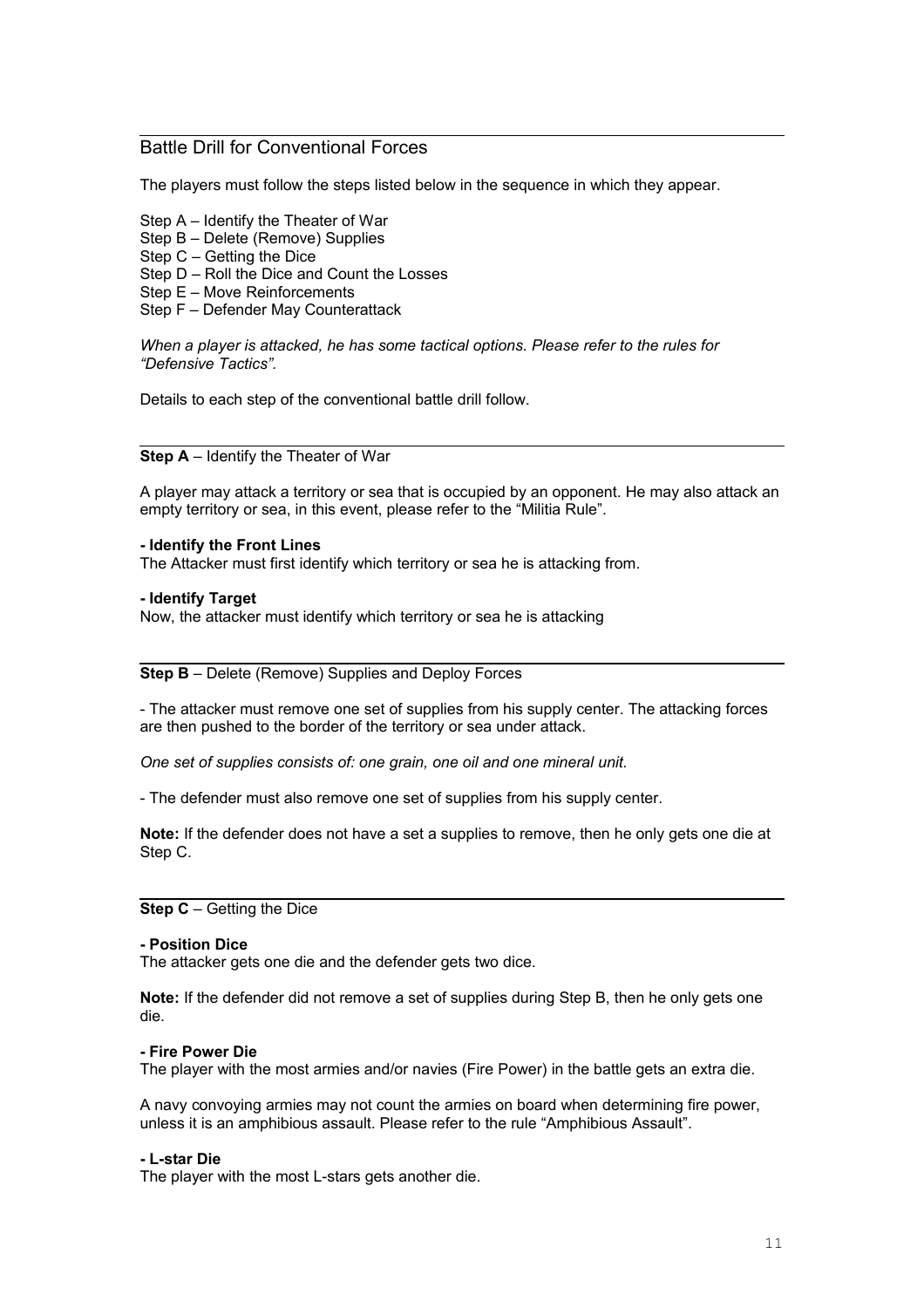### **Step D** – Roll the Dice and Count the Losses

### **- Attacker Rolls**

The attacker rolls his dice and totals his points. For every three points, he may remove one of the defender's armies or navies in the territory or sea under attack.

For example, if the attacker rolls a five and a three, he has a total of eight points. This means he may remove two of the defender's armies or navies.

#### **- Defender Rolls**

Now, the defender rolls his dice and totals his points. For every three points, he may remove one army or navy from the attacking forces.

*The defender may still roll his dice, even if all of his forces have been destroyed in the attack.*

*If a navy is sunk while convoying armies, the armies are lost as well.*

#### **- Occupying a Captured Territory or Sea**

The players may occupy captured zones depending upon the outcome of the battle.

## **Only the Defender is Destroyed**

If the defender has lost all of his forces at the target of the attack, then the attacker may now occupy that zone with any number of his forces from one or more zones. He must pay the standard moving costs, and then takes any of the defender's resource cards belonging to the captured zone.

#### **Only the Attacker is Destroyed**

If the attacker has lost all of his forces in the territory or sea that he attacked from, then the defender may now occupy that zone only, with any number of his forces from one or more zones. He must pay the standard moving costs, and then takes any of the attacker's resource cards belonging to the captured zone.

#### **Mutual Destruction**

If both the defender and attacker lose all of their forces in the territories or seas where the battle took place, then the attacker may now occupy the zone he attacked, with any number of his forces from one or more zones. He takes any of the defender's resource cards belonging to the captured territory or sea. He may also move forces into the zone from which he originally attacked.

**Note:** If the attacker does not occupy the zone where he destroyed the defender's forces, then the defender may reinforce that zone during Step E.

If a player captures the last home territory of an opponent, then he may use the rule "Spoils of War – The Capture", but only after the defender has an opportunity to counterattack.

> *"One more such victory and we are undone."*

Pyrrhus of Epirus 297 BC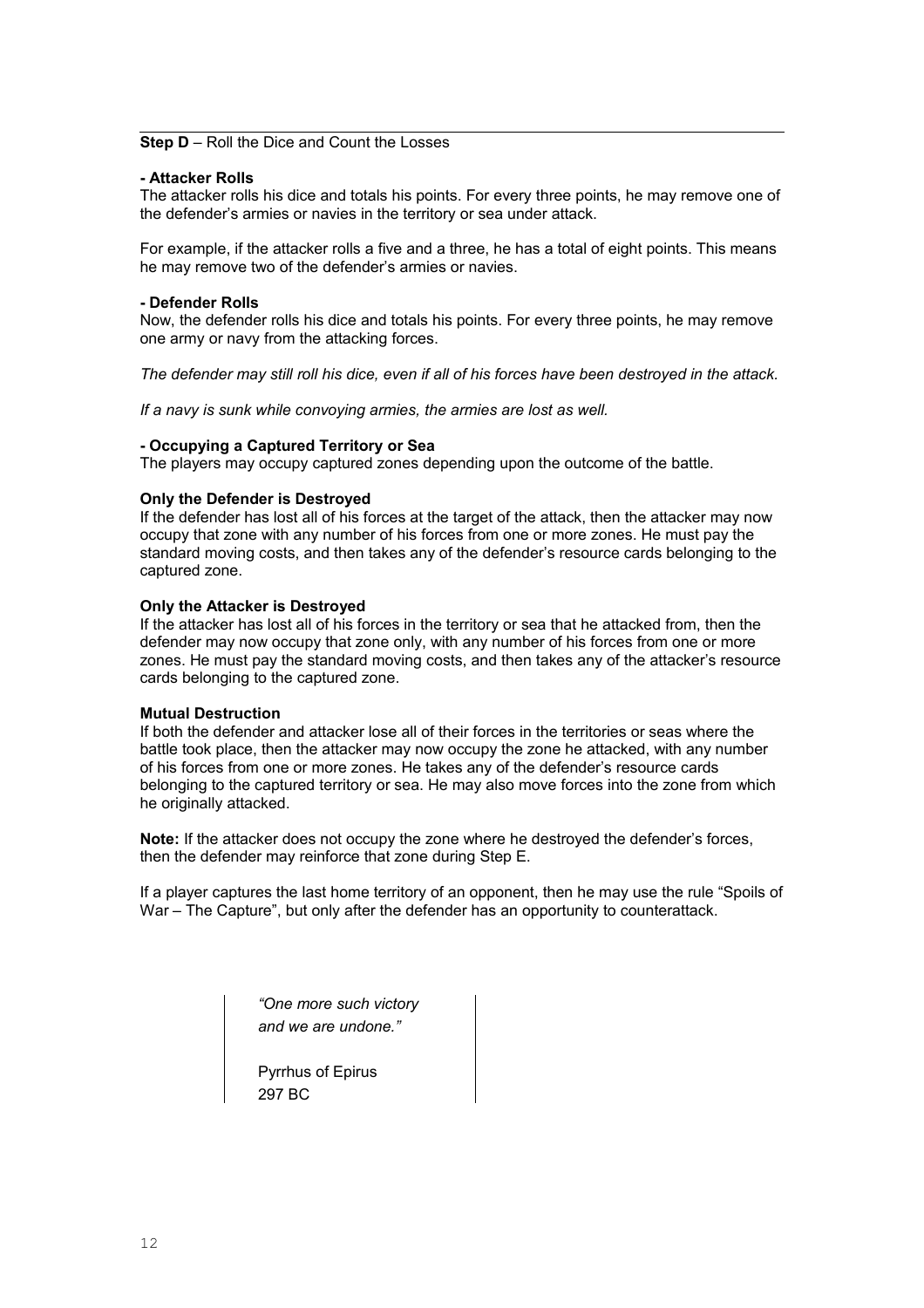## **Step E** – Move Reinforcements

The defender moves his reinforcements before the attacker. They must pay the standard moving costs and may move as many forces as they have the supplies to do so, subject to the following rules.

**Territories:** A player may reinforce any territory that he already occupies.

**Light Blue Seas:** A player may reinforce any light blue sea that he occupies or is vacant.

**Dark Blue Seas:** A player may reinforce any dark blue sea.

#### **Step F** – Defender May Counterattack

The defender may now counterattack (once) anywhere, against anyone. He goes to Step A of the battle drill for either conventional or strategic forces.

**Note:** If the attacker has captured the defender's last home territory, the defender is still entitled to one counterattack with his conventional or strategic weapons. If the defender liberates (captures) one of his home territories, then he remains in the game. If the defender decides to nuke the last home territory that has just been captured, and succeeds in destroying it, then the attacker does not get to use the rule Spoils of War.

## **How to Use Strategic Forces (nukes and L-stars)**

**Nukes** may be fired at any territory or light blue sea. Everything within the zone it strikes is destroyed including armies, navies and/or companies. Return destroyed companies to the resource deck.

When a nuke explodes on a territory, place a mushroom cloud on that territory to show that it is out of play. Armies may not travel through or occupy a nuked territory.

Mushroom clouds are not placed on light blue seas, thus the seas remain in play after a nuclear strike.

**L-stars** may be used to defend against a nuclear attack, and also for attacking other L-stars.

**Note:** When a player wants to destroy an opponents L-star, he must refer to the rules Space Blast and L-star Clash.

## Battle Drill for Strategic Forces

The players must follow the steps listed below in the sequence in which they appear.

- Step A Identify Target of Nuclear Attack
- Step B Declare Tactics
- Step C Launch Nukes
- Step D L-star Screen
- Step E Defender May Counterattack

Details for each step in the strategic battle drill follow.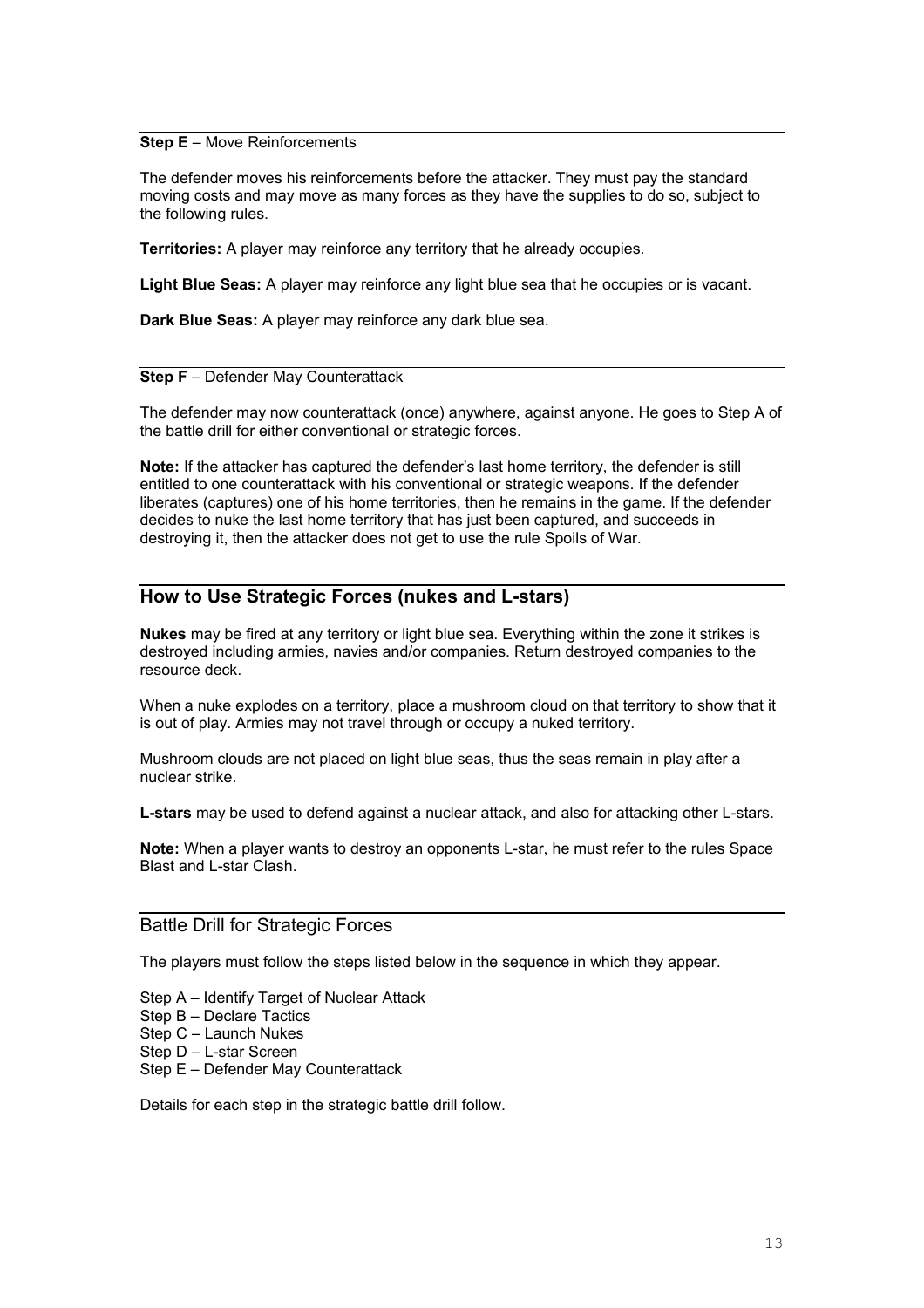### **Step A** – Identify Target of Nuclear Attack

#### **- Identify Ground Zero**

The attacker must first identify his target(s) e.g. which territory or light blue sea he intends to nuke. He identifies his target(s) by placing a mushroom cloud, upside down, on the territory or sea he wants to nuke.

**Step B** – Declare Tactics

The attacker must now declare how he plans to attack, e.g. solo or cluster shot.

#### **Solo**

A player fires one nuke at a time, at one target.

#### **Cluster**

A player fires two or more nukes at the same time, at one or more targets.

**Step C** – Launch Nukes

The attacker launches his nukes by moving his nuke supply meter one spot to the left for each nuke he fires.

#### **Champions Commit**

When a player attacks another player(s) and/or an unoccupied territory with nukes, then any or all of the other players may come to their defense. Those players are called Champions.

*The Champions must decide now* if they are going to use their L-stars to destroy the nukes during Step D. They place a colored marker (cube) on the board at step D of the strategic battle drill to indicate their decision to defend. Once champions have decided to defend, they can not change their minds later.

# **Step D** – L-star Screen

The defender may use his L-stars (if he has any) to defend against a nuclear attack.

#### **- Defender Rolls**

The defender rolls one die, once, for each of his L-stars. *A 1, 2, 3, 4 or 5 will destroy a nuke, but a 6 is a miss* and the nuke proceeds to its target.

**When a nuke strikes a territory**, turn the mushroom cloud right side up, on the target. Everything within that territory is destroyed including armies and/or companies. Destroyed companies are returned to the resource deck. Destroyed armies are returned to the player who owns them. Armies may not travel through or occupy a nuked territory.

**When a nuke strikes a light blue sea**, the mushroom clouds are removed from that sea and thus it remains in play after a nuclear strike. Everything within that sea is destroyed, but navies and armies (being convoyed) may sail through or occupy that sea.

For example, suppose the defender has two L-stars and he is attacked by three nukes. He may roll only twice, therefore one nuke will get through for certain. The defender must decide which nukes he will attempt to destroy. If he rolls a 4 and a 6, he destroys one nuke, but the other nuke will also hit its target. In this situation, the attacker destroyed two targets.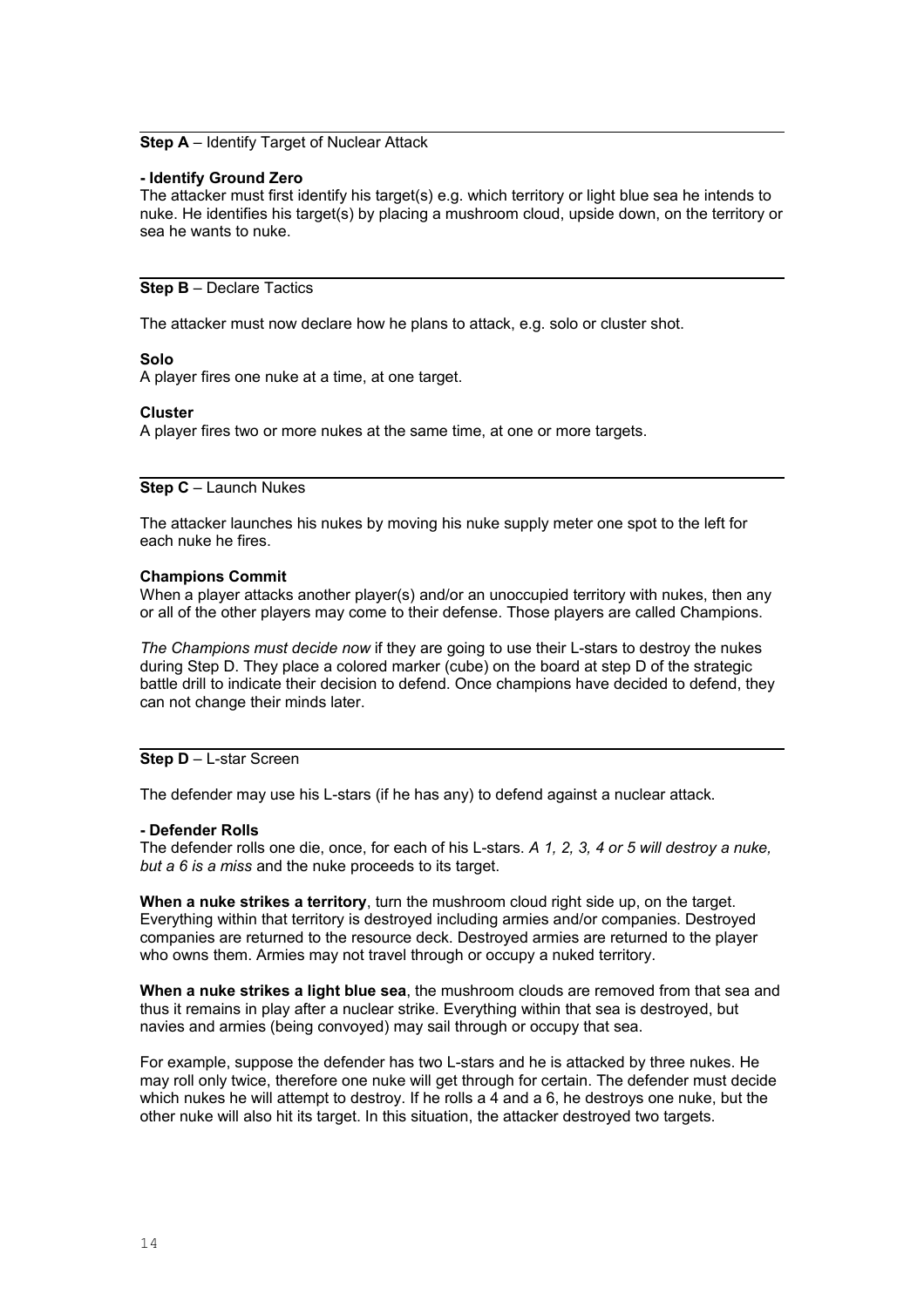## **- Champions Roll**

The champions may now use their L-stars to shoot down the nukes. *A 1, 2, or 3 destroys one nuke, but a 4, 5 or 6 is a miss.*

*L-stars remain in play after they are used to shoot down nukes.*

If a player destroys the last home territory of an opponent, then the rule "Spoils of War – The Destruction" must be followed, but only after the defender has an opportunity to counterattack.

## **Step E** – Defender May Counterattack

The defender may now counterattack (once) anywhere, against anyone. He goes to step A of the battle drill for either conventional or strategic forces.

*Champions may not counterattack.*

**Note:** If the attacker has destroyed the defender's last home territory, the defender is still entitled to one counterattack with his conventional or strategic weapons.

# **Tactics**

The following are tactics that the attacker or defender can use during Stage 4.

# Offensive Tactics

The following tactics may be used by the attacker during Stage 4.

## **Amphibious Assault**

During Step A of the conventional battle drill, the attacker may attempt an amphibious assault by convoying his armies to the territory, which is the target of the attack. He must pay the standard moving costs. Amphibious assaults may only be made from a light blue sea.

During Step C, the attacker may add together the army(s) and navy(s) involved in the battle, when determining his fire power.

During Step D, when the defender removes the attacker's forces, he may choose to remove the attacker's navy(s) used in the battle.

If the attacker does not capture the territory, then he must continue to attack with those forces, but only after the defender has had an opportunity to counterattack.

During Step E, if the attacker does not wish to continue the battle in that territory, then he must surrender his forces in the territory he attacked, or, withdraw his armies from that territory to a navy in an adjacent light blue sea.

However, if the attacker wants to continue the battle, then he may reinforce his armies in the territory he attacked, even though he did not capture it during Step D.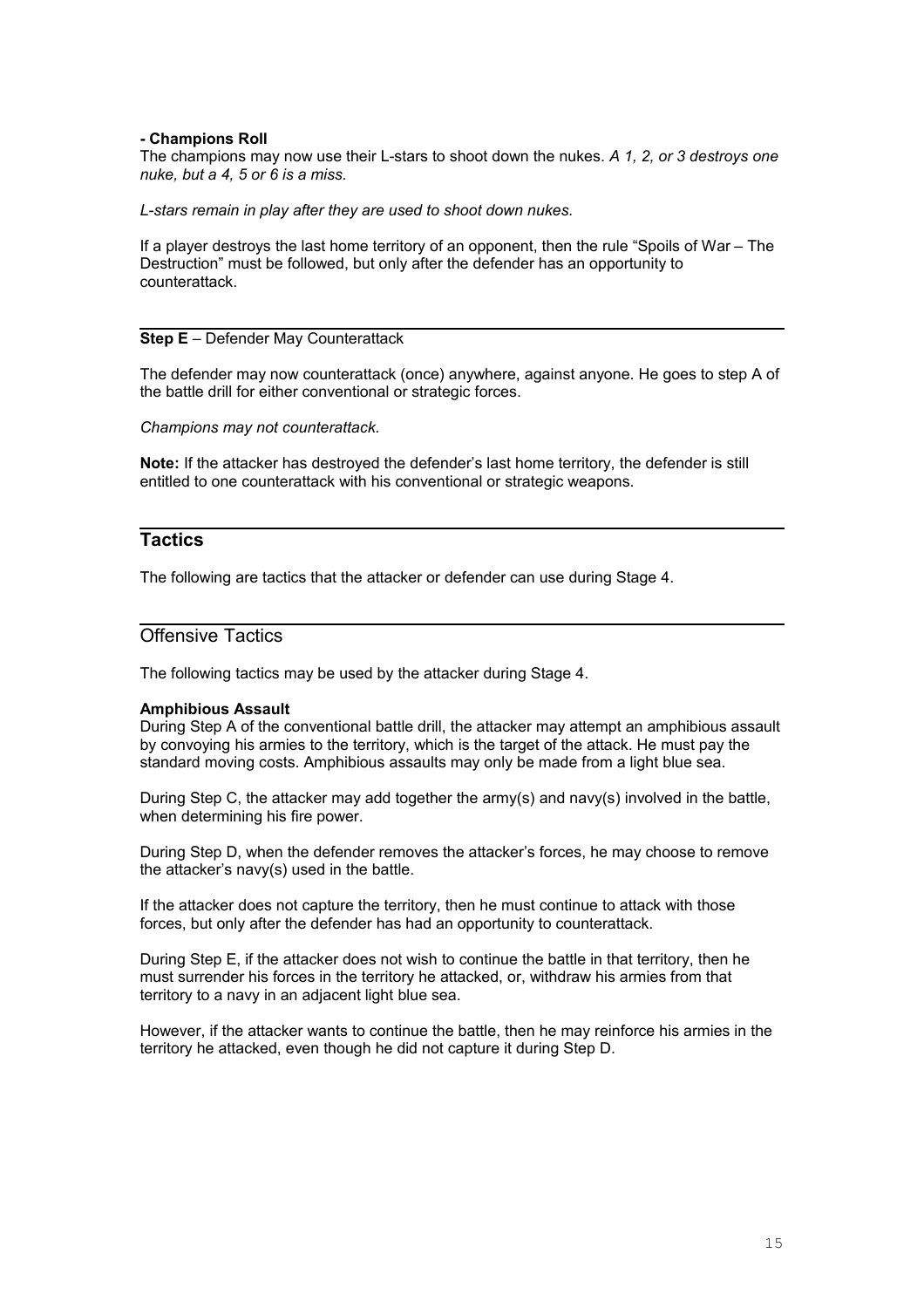## **Airborne Assault**

During Step A of the conventional battle drill, the attacker may attempt an airborne assault by flying his armies to the territory, which is the target of the attack. He must pay the standard moving costs.

If the attacker does not capture the territory, then he must continue to attack with those forces, but only after the defender has had an opportunity to counterattack.

During Step E, if the attacker does not wish to continue the battle in that territory, then he must surrender his forces in the territory he attacked. He may not withdraw his forces from that territory.

However, if the attacker wants to continue the battle, then he may reinforce his armies in the territory he attacked, even though he did not capture it during Step D.

#### **The Militia**

During Stage 4, a player may attack an unoccupied territory or sea, but he must overcome the resistance of the local militia forces. The attacker must follow the conventional battle drill.

When an unoccupied territory or sea is under attack, the Marshall rolls one die once for the defenders, and removes one army or navy unit from the attacking forces for every three points on the die. If it is an amphibious assault, the Marshall always removes the armies.

If another player has any resource card in the territory that has been captured, then he must give them to the attacker. The player who lost the card(s) is entitled to one counterattack.

## **Space Blast**

During Step A of the strategic battle drill, the attacker may fire his nuke(s) at L-stars in space. He must follow the rules of the strategic battle drill. The only difference is that during Step D, all of the players may co-defend if they have L-stars.

The reason all may defend is that if only one nuke gets through, it destroys all L-stars including those of the attacker. Any or all of the players who were attacked may counterattack, in any order they wish, with their conventional or strategic forces.

#### **L-star Clash**

During Stage 4, a player may use his L-star to attack an opponent's L-star. Each player rolls one die and the high number wins. The losing player removes his L-star. If it is a tie, then both players must remove one L-star each. The defender has the option to counterattack with his conventional or strategic forces.

*The following tactics, blockade and siege, can be used during the attack and/or move stages.*

#### **Blockade**

When one or more players use their navies to block all the ports of an opponent's foreign territory, then that territory is under blockade. All production units from that territory cease until a port is freed. Also, new armies may not be built there until the blockade is lifted.

#### **Siege**

When one or more players use their navies to block all the ports of an opponent's home country, then that opponent is under siege. All production units (if any) from his foreign territories cease. He may not build new forces in any of his foreign territories or seas. Also, he may not sell or buy resources from the market or the other players. His rights to build armies and navies and to trade on the Market are restored when one of his home ports is freed.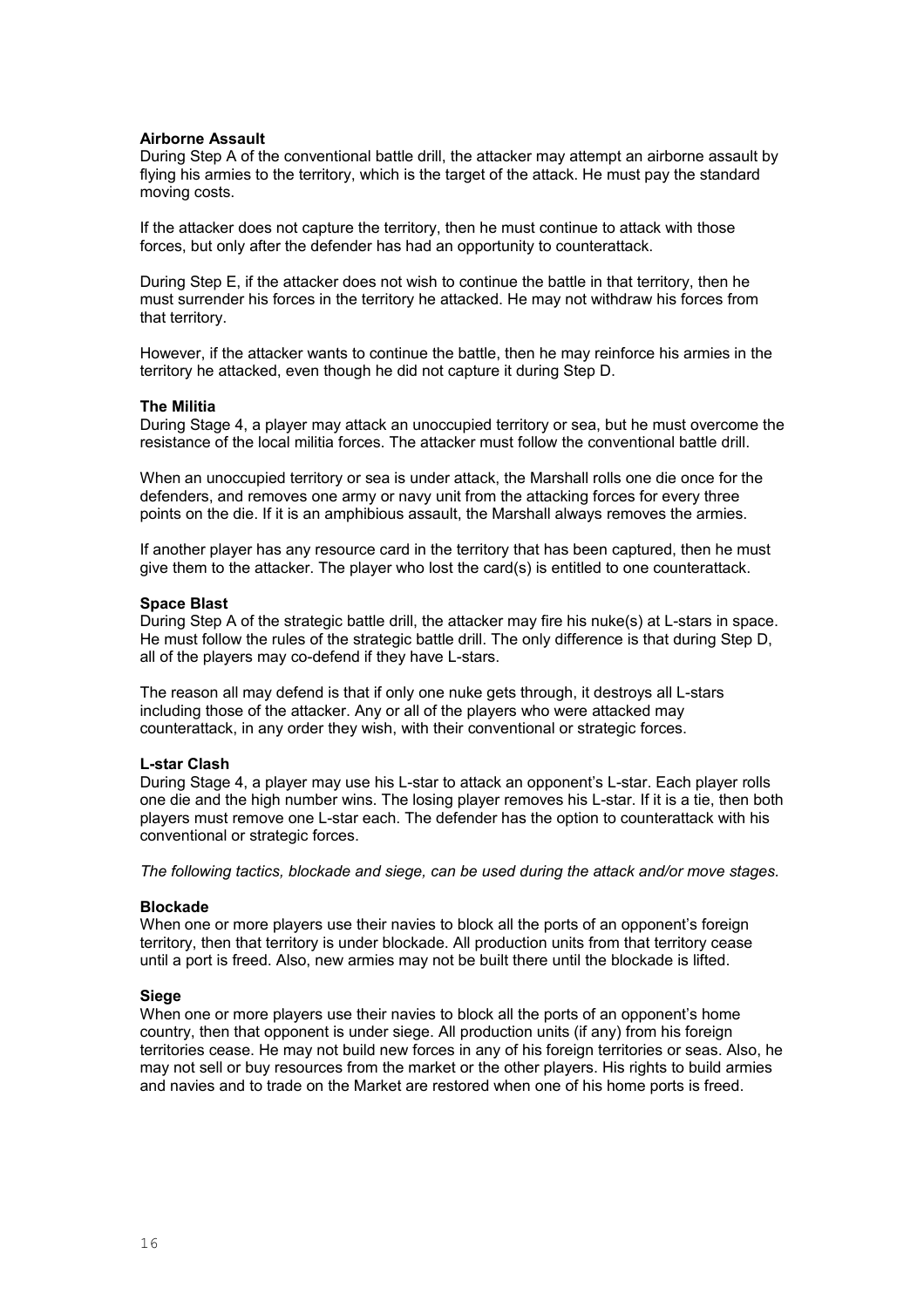## Defensive Tactics

At Step A during a conventional battle, the defender may use one or more of the following options.

## **Resist**

During a conventional attack, the defender may choose to resist. In this case he is not required to remove a set of supplies. He proceeds with the battle drill as is, except that he begins with one die like the attacker. He gets another die if he has the most forces at the target of the attack and another if he has the most L-stars.

## **Withdraw**

The defender may now move some, none or all of his forces, which are at the target of the attack. He must withdraw to an adjacent territory or sea which is vacant or occupied by him. He pays the standard moving costs. The attacker may occupy if the area is left vacant. If he captures a territory, he takes all of the defender's resource cards located there. The attacker does not follow the battle drill, he simply occupies the territory or sea, by paying the standard moving costs.

## **Surrender**

The defender may surrender any of his forces located in foreign territories or seas, however, he may not surrender any forces located in his home territories.

If the defender surrenders a territory or sea, then all of his forces and resource cards located there become the property of the attacker. The forces remain on the board, but are exchanged for ones in the color of the victor

## **First Strike**

During Step A of the conventional battle drill and immediately after the attacker has identified where he intends to attack with his conventional forces, the defender has the option of a nuclear first strike. However, if the defender has not chosen to play the attack stage, then he may not launch a first strike, as his forces were not on the alert.

The defender may nuke the attacker anywhere, including the zone where the attack is originating. They follow the rules to the strategic battle drill. If the defender is the first to fire one or more missiles, then the attacker has the right to retaliate immediately with one or more of his missiles. After the missiles have been fired, the attacker may proceed with the conventional battle.

*The following tactic can be used during the strategic battle drill.*

## **L-star champion**

When a player attacks another player(s) and/or an unoccupied territory(s) with nukes, then any or all of the other players may come to their defense. Those players are called Champions.

The Champions must decide during Step C if they are going to use their L-stars to destroy the nukes during Step D. They place a colored marker (cube) on the board at Step D of the strategic battle drill to indicate their decision to defend. Once champions have decided to defend, they can not change their minds later.

The champions may now use their L-stars to shoot down the nukes. *A 1, 2 or 3 destroys one nuke, but a 4, 5 or 6 is a miss.*

*L-stars remain in play after they are used to shoot down nukes.*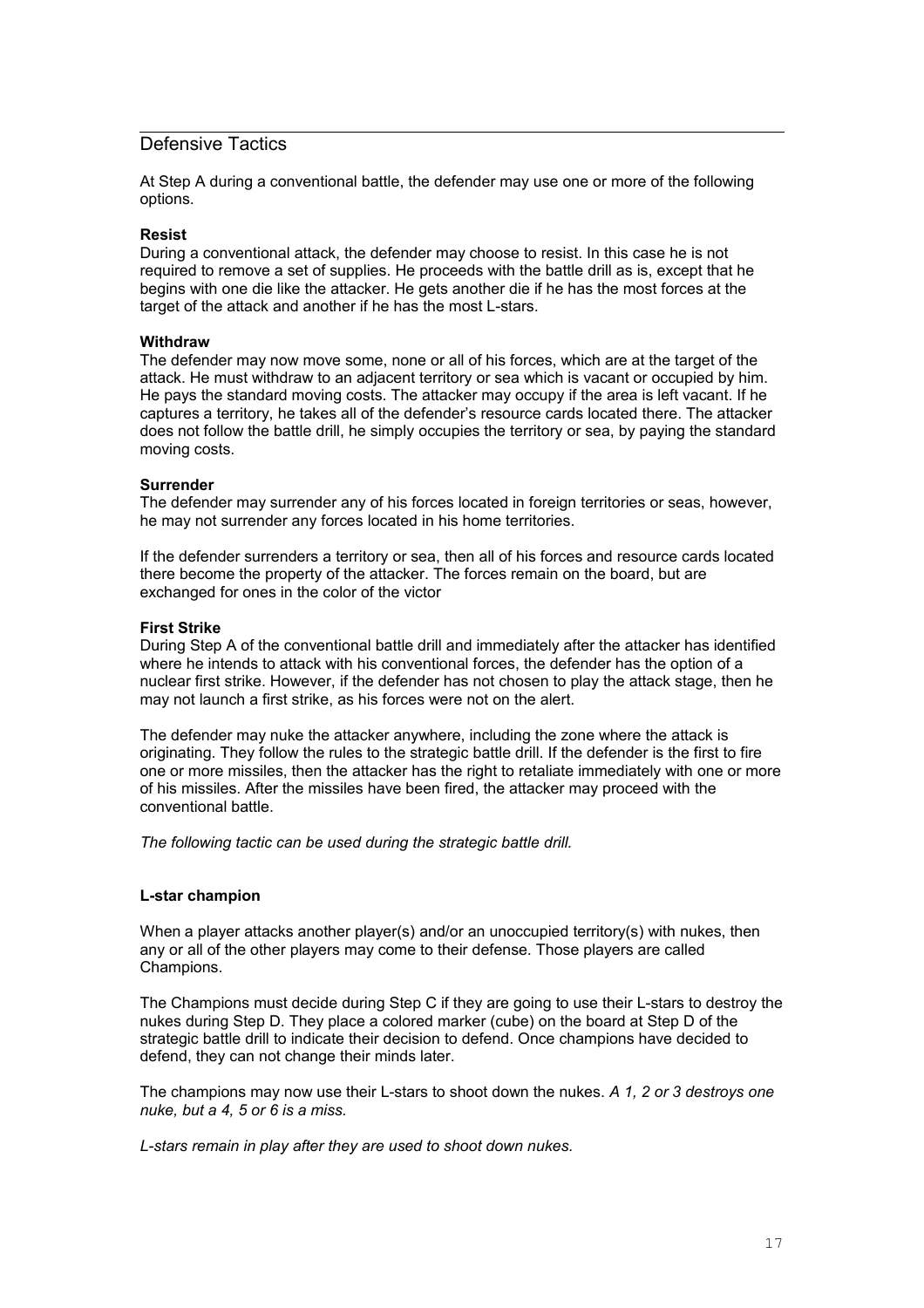*When you want to occupy a territory or sea, or to position yourself next to an opponent in readiness for attack.*

Phase A – Blind Bid Phase B – Determine Player Sequence Phase C – Move Army and Navy Units

*After the players have completed phases A and B, they follow the rules to phase C.*

## **Phase C – Move Army and Navy Units**

A player may move his armies and navies by deleting grain or oil units from his supply center. He deletes his supplies by moving his supply center meters to the left. He may continue to move his forces as long as he has the supplies to do so.

#### **Rotating Moves**

The player who is the first to play this stage may move any number of his forces to one territory or sea. After player one has made his first move, the second player takes his turn. This continues according to player sequence until all of the players no longer wish to move.

#### **How to Move Armies**

Armies may move in three different ways: march, airlift or convoy. They may pass through (if given permission) but may not share a territory with another player's army.

#### **March**

Each army may march to other territories. The cost is one grain unit per territory, each army passes through or enters.

#### **Airlift**

Each army may fly to any territory on the board. The cost is two oil units per army. Armies may not fly to or from a navy.

#### **Convoy**

Each navy can carry (convoy) up to four basic armies at a time. The cost is one oil unit per sea the armies cross or enter.

Armies must board a navy at a port. Delete one oil unit when four or fewer armies board (enter) the same navy, in the same sea, at the same time. The armies may board the navy from two or more territories, if they border the same sea. Armies may board the navy from two or more territories, if they border the same sea. Armies may land on any territory, from any light blue sea, during this stage or any subsequent Stage 4 or 5. There is no cost when a navy unloads its armies.

Armies may not be transferred from one navy to another.

#### Multi-Port Pickup

A player may use his navy to pickup forces from two or more territories, on different seas, during the same move.

#### Multi-Beach Landing

A player may use his navy to land his forces on two or more territories.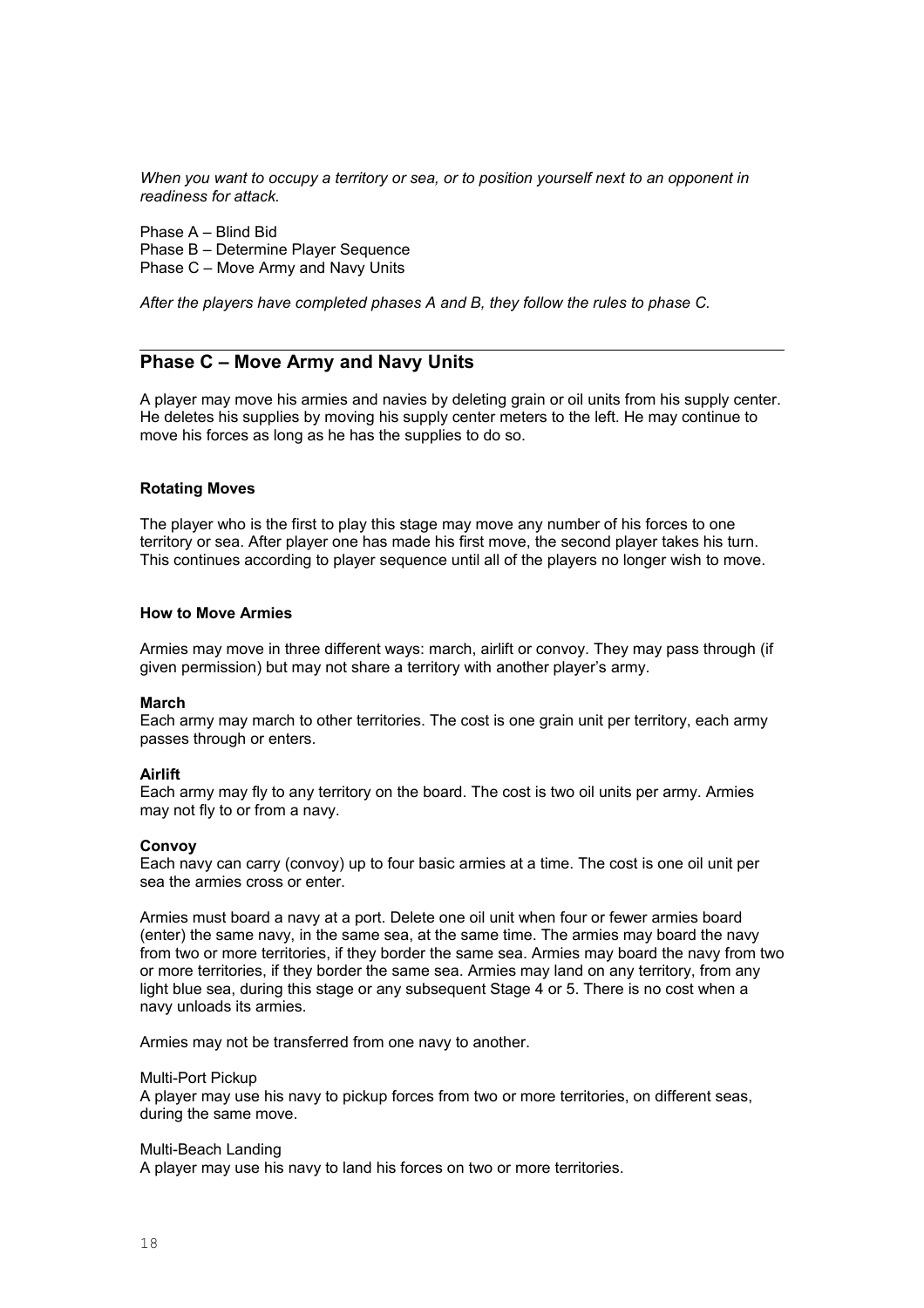## **How to Move Navies**

Each navy may sail to other seas for the cost of one unit per sea the navy crosses or enters. Navies may pass through (if given permission) but may not share, a light blue sea with an opponent's navy. Opposing navies may share the same dark blue seas.

## **Table of Standard Moving Costs**

The following table shows the cost to move one army or navy, from one territory or sea to another.

| <b>Military Unit</b> | <b>By Land</b> | By Air | <b>By Sea</b>          |
|----------------------|----------------|--------|------------------------|
| Army                 | 1 grain        | 2 oil  | 1 oil convoys 4 armies |
| Navy                 | n/a            | n/a    | 1 oil                  |

*"The advantage of sea-power used offensively is that when a fleet sails no one can be sure where it is going to strike."*

Winston Churchill 1949

## **Strategy Tips**

## **Principles of War**

The basic principles of war are as follows:

## **- Maintain the Objective**

Choose an objective and stay with it.

## **- Flexibility**

Remain flexible on how and when you take your objective

## **- Security**

Conceal your real plans, while trying to find out what your opponents are planning to do.

## **- Economy of Force**

Parcel out your forces for each phase of the battle, and while doing so keep a reserve of men and supplies available.

## **- Entropy**

This means that after the initial battle the war will settle down to a steady and costly grind. Therefore finish what you start, as quickly as you can.

# **Disperse Your Armies**

Supremacy is a nuclear-age war game. When you build your armies, don't build a large army in one territory.

Some players overbuild to protect a territory where they have many resources. However, your opponent will find your large army defending a major resource territory an irresistible target for a nuclear attack. With one nuke he could destroy your armies and your companies.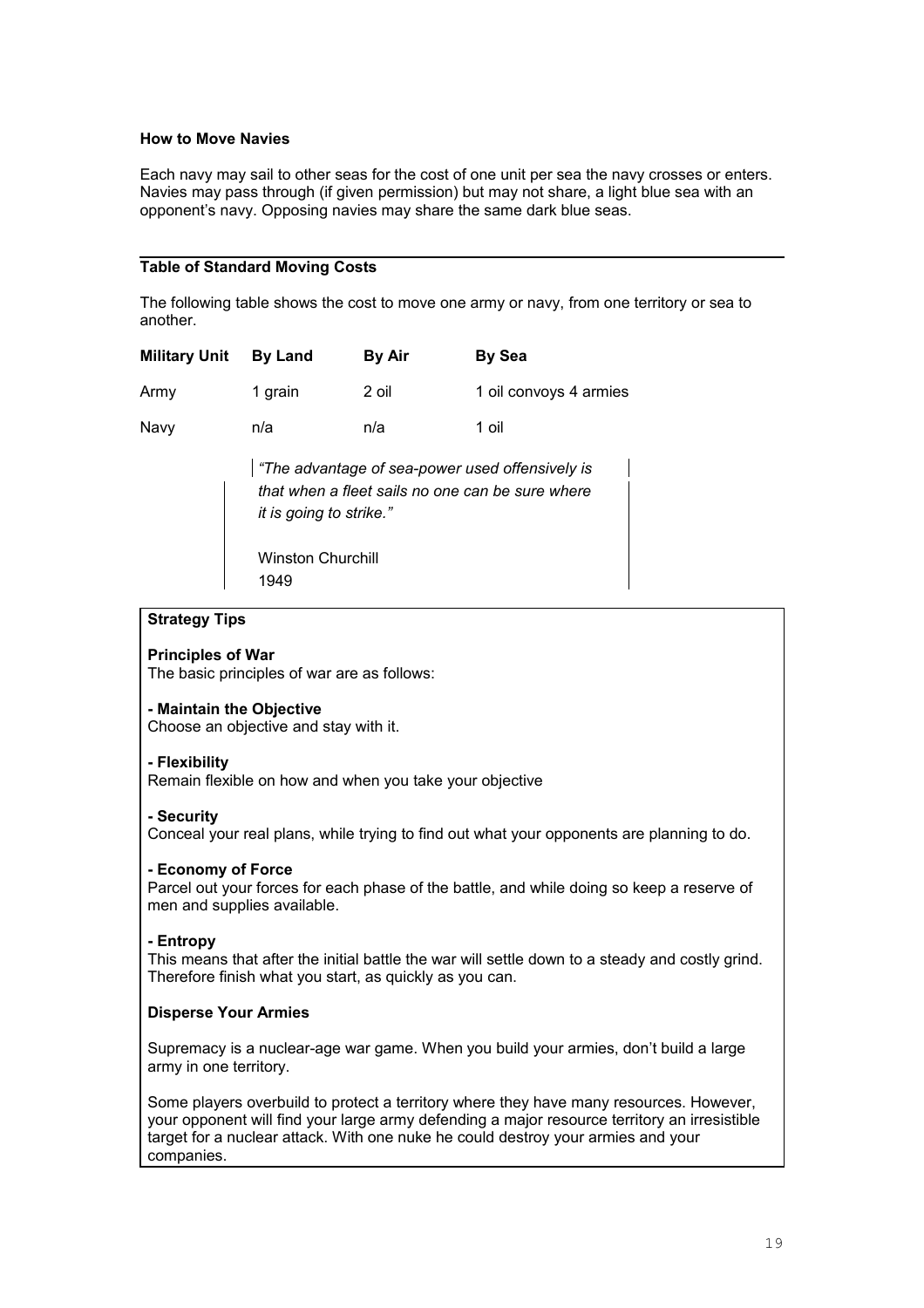*When you need more weapons for defending or attacking.*

Phase A – Blind Bid

Phase B – Determine Player Sequence

Phase C – Build and Deploy Conventional Forces

Phase D – Build and Deploy Strategic Weapons

Phase E – Research and Development

Phase F – Arms Bazaar

*After the players have completed phases A and B, they follow the rules to phases C, D, E and F.*

# **Phase C – Build and Deploy Conventional Forces**

A player may build armies and navies by deleting supplies from his supply center and paying money to the bank. He may build any number of forces, on each turn, as long as he has the supplies and money to do so.

## **How to Build Armies and Navies**

A player builds armies and navies by deleting one set of supplies from his supply center. He may build up to three armies or three navies, or any combination thereof, for each set of resources that he deletes. The player must also pay \$100 million to the bank for each army or navy that he builds.

*A set of supplies is comprised of: one unit of grain, one unit of oil and one unit of minerals.*

For example, if a player decides to build four armies and two navies, he must delete two grain, two oil and two mineral units from his supply center, and pay \$600 million to the bank.

A player may build any number of forces on his turn, as long as he has the supplies and money to do so.

## **Where to Build Armies and Navies**

A player may build armies in his home territories. He may also build them in any foreign territory where he already has an army.

A player may build navies in a light blue sea next to one of his home territories with a port. He may also build navies in a light blue sea next to a foreign territory with a port, if he already has an army in that territory.

*There is no limit to the number of armies or navies that may be placed in each territory or sea.*

## **Restrictions**

Players may not build armies and navies in a territory or sea that is already occupied by an opponent.

A player may not build navies in a sea next to any territory that is occupied by an opponent. However, he may build in that sea if his opponent's territory doesn't have a port on that sea. He may also build there if he has occupied the sea by moving one of his own navies there, or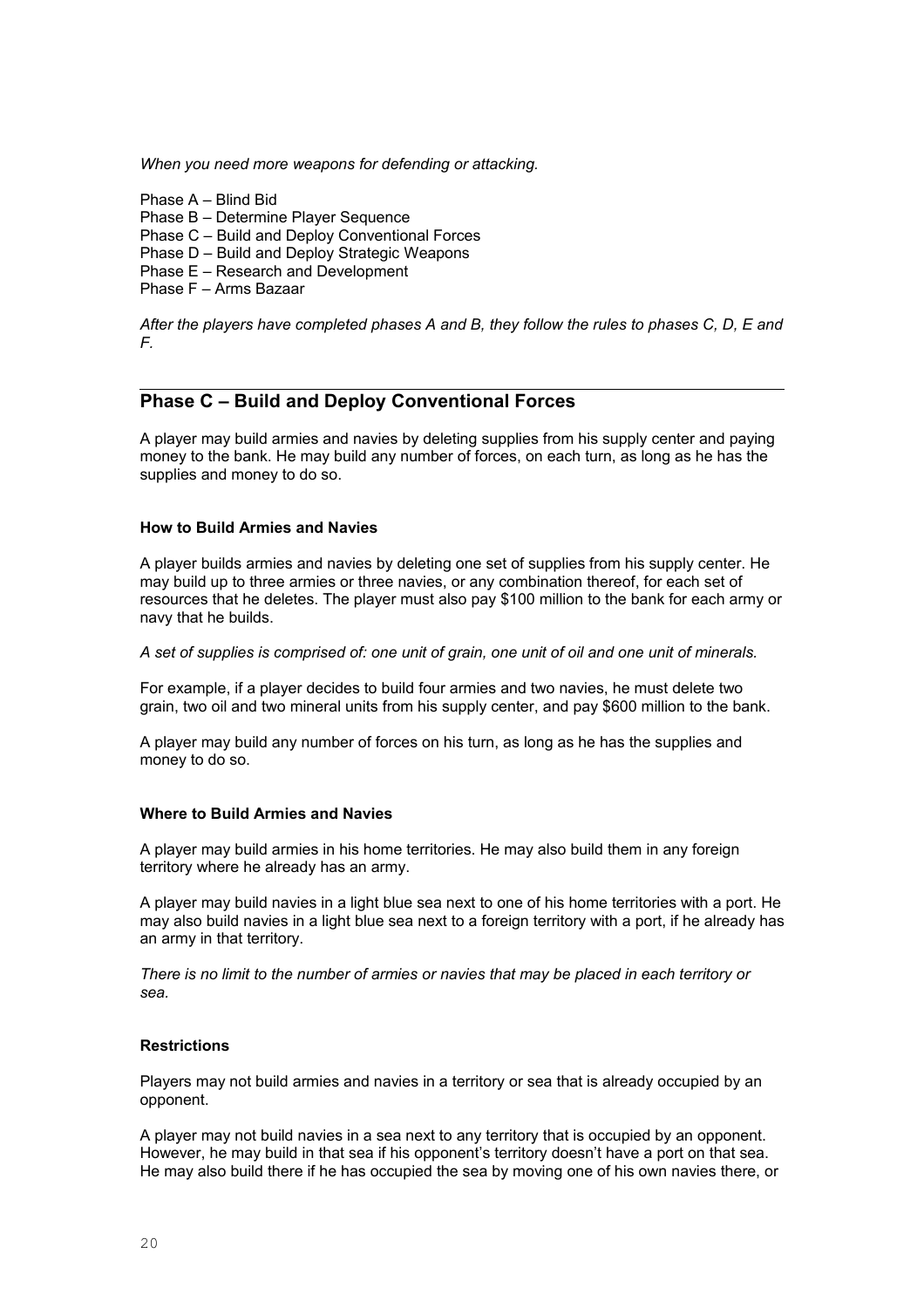if his opponent has given him permission to build.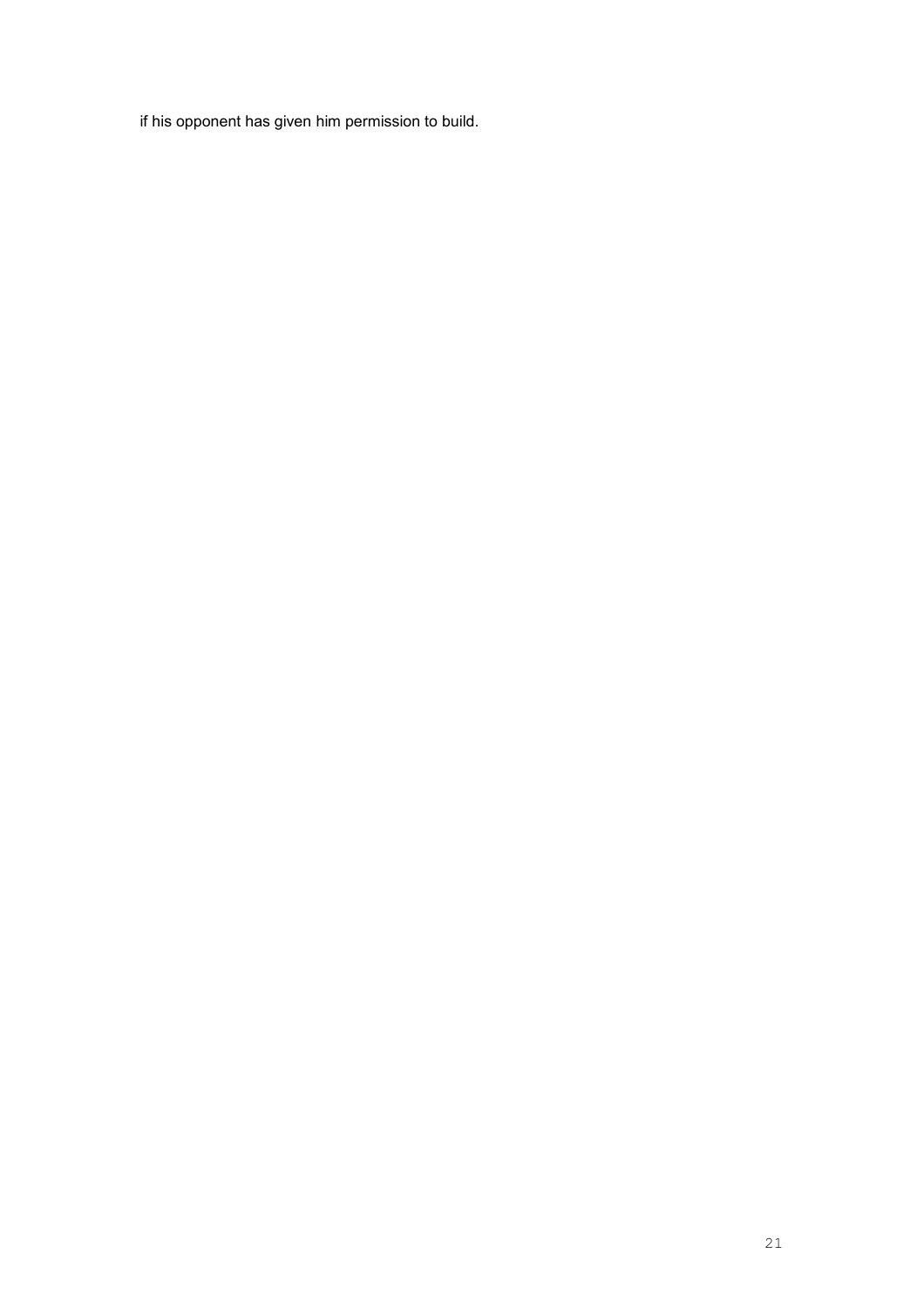For example, the USSR can not build navies in the Baltic Sea because Europe has three ports on that sea. However, the USSR can build navies in the Barents Sea, because Scandinavia does not have a port on that sea.

# **Phase D – Build and Deploy Strategic Weapons**

### *No one may build nukes or L-stars on his/her first turn.*

*Players may not build strategic weapons until they have researched and developed the technology to build such weapons. Please refer to Phase E – Research and Development.*

## **How to Build Nukes**

After a player has completed the research and development for his first nuke, he may build more nukes by following the procedures below.

A player builds nukes by deleting mineral units from his supply center and paying money to the bank. He may build any number of nukes, on each turn, as long as he has the minerals and money to do so.

*The cost to build one nuke is one mineral unit and \$500 million.*

Nukes are stored in the supply center by moving the supply center meter one spot to the right for each nuke built. The maximum number of nukes a player may store in his supply center is 12.

## **How to Build L-stars**

After a player has completed the research and development for his first L-star, he may build more L-stars by following the procedures below.

A player builds L-stars by deleting mineral units from his supply center and paying money to the bank. He may build any number of L-stars, on each turn, as long as he has the minerals and money to do so.

*The cost to build one L-star is two mineral units and \$1 billion.*

L-stars are stored in the supply center by moving the supply center meter one spot to the right for each L-star built. The maximum number of L-stars a player may store in his supply center is 12.

## **Phase E – Research and Development**

## *No one may research and develop strategic weapons on his/her first turn.*

The player who is the first to play this stage, may now research and develop nukes and/or Lstars.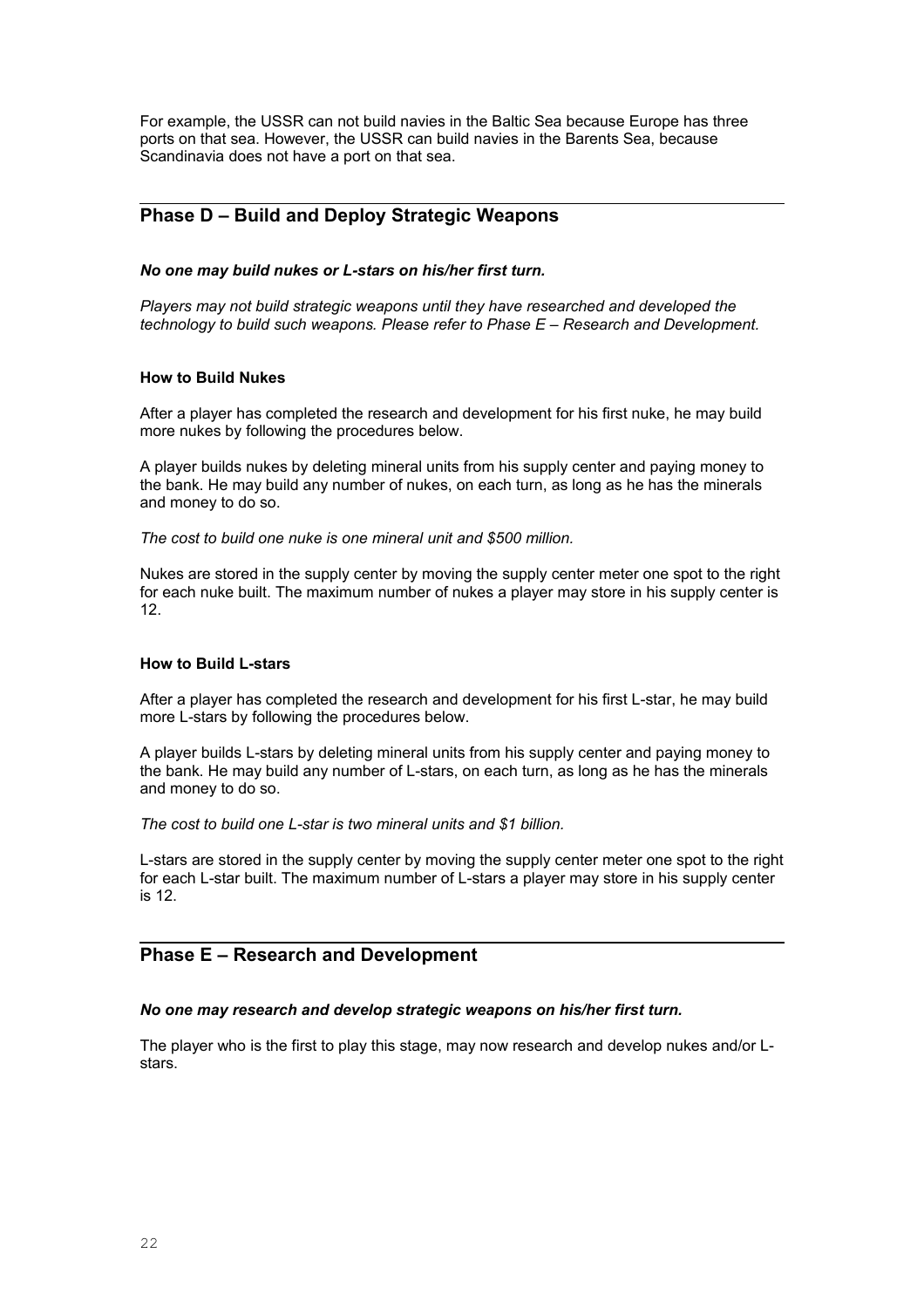# Nuclear Technology

Each player must build his first nuke by researching and developing it. A player completes his R & D by shuffling the resource deck, then announcing that he is looking for a nuke card. He turns cards over one by one, paying \$200 million to the bank for each card turned over. If he finds a nuke card, he has successfully completed his research and development for nukes.

When a player finds a nuke card, he must remove one mineral unit from his supply center and pay \$500 million to the bank. Now he places one of his black meters on his supply center showing he has one nuke.

The nuke card is returned to the deck. The player may not build any more nukes this turn. Should a player decide to stop turning cards before he finds a nuke card, he must still pay the money to the bank for each card turned over.

## L-star Technology

Each player must build his first L-star by researching and developing it. A player completes his R & D by shuffling the resource deck, then announcing that he is looking for an L-star card. He turns cards over one by one, paying \$200 million to the bank for each card turned over. If he finds an L-star card, he has successfully completed his research and development for L-stars.

# **Phase F – Arms Bazaar**

A player may sell weapons to the other players for whatever terms they can agree to.

## **Armies**

When a player sells an army, he must move it to one of the buyer's home territories or to a foreign territory he occupies. The seller or the buyer must pay the standard moving costs. The buyer exchanges the army unit for one in his own color and returns the seller's unit which is now out of play.

## **Navies**

If a navy unit is sold, the seller must move it to a light blue sea, which is next to a territory occupied by the buyer. That territory must have a port on the sea. The seller or the buyer must pay the standard moving costs. The buyer exchanges the navy unit for one in his own color and returns the seller's navy, which is now out of play.

## **Nukes and L-stars**

Nukes and L-stars are simply transferred from the seller's supply center to the buyer's

*"The mere absence of war is not peace."*

John F. Kennedy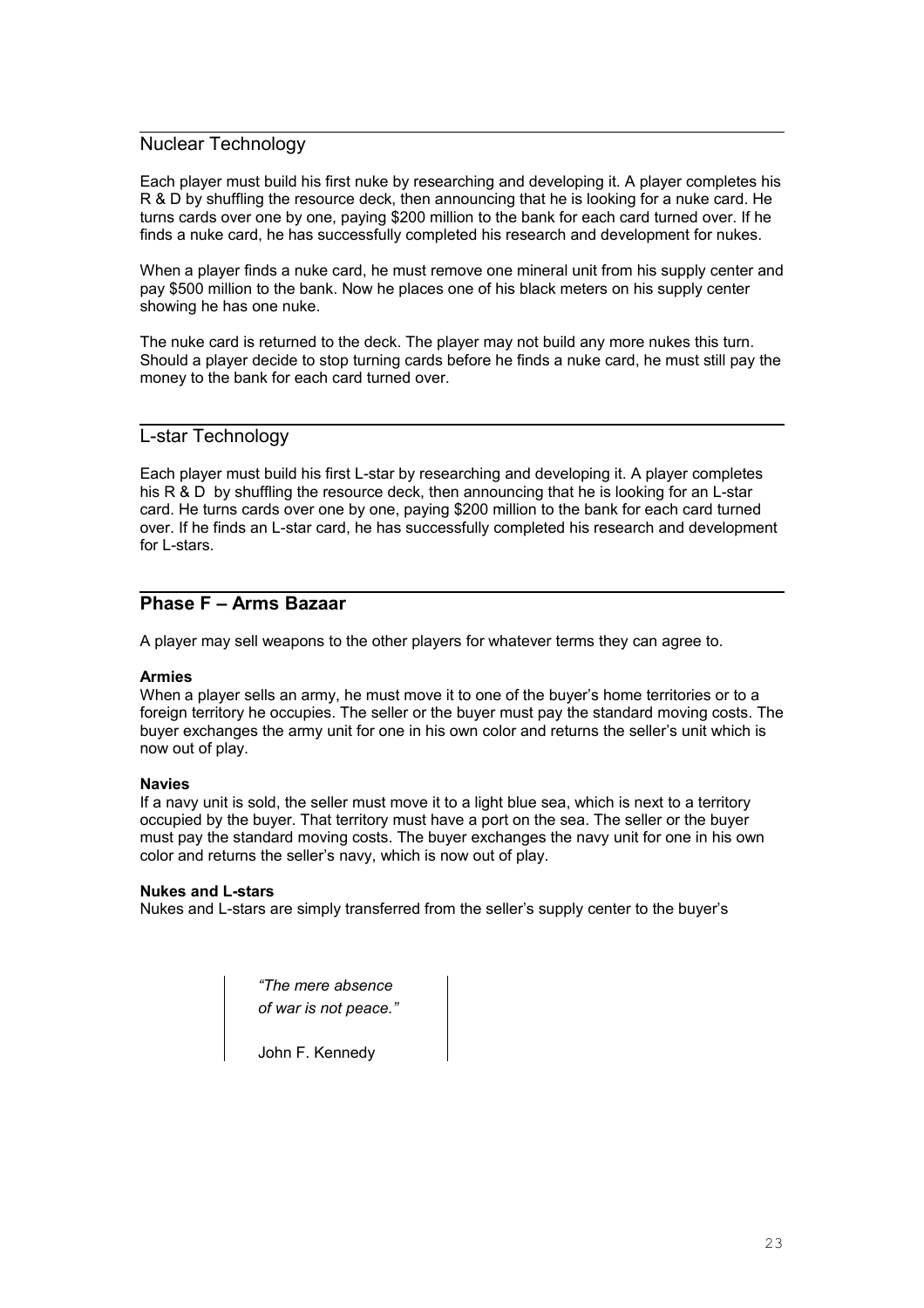When you need more resources or want to drive market prices up.

- Phase A Blind Bid
- Phase B Determine Player Sequence
- Phase C Buy Resources from the Market
- Phase D Buy Resources from the Other Players
- Phase E Prospect for Resources

*After the players have completed phases A and B, they follow the rules to phases C, D and E.*

**Note:** A player may buy or prospect for resources on his turn. He may not do both. However, if he has chosen to play one stage on this cycle, then he may buy resources and prospect.

# **Phase C – Buy Resources from the Market**

#### **Marshall Opens the Market**

The Marshall announces that the market is open.

#### **Rotating Buys**

The player who is first to play this stage may choose to buy any number of one type of resource from the Market. One Market unit is equal to one unit on the supply center.

For example, suppose a player decides to buy three units of grain from the Market. The Marshall moves the grain market meter three spots to the right. The buyer moves his grain supply meter three spots to the right. If the grain market was trading at the \$500 million point of the price index, the buyer must pay \$1,500 million to the bank.

After player one makes his purchase, the next player takes his turn, according to player sequence. When all players have had one turn to buy, the player who made the first purchase gets a second turn to buy. The buying from the market continues according to player sequence, until all of the players no longer wish to sell. Then, the players proceed to Phase D.

# **Phase D – Buy Resources from Other Players**

After the players have made their purchases from the Market, they may buy resources from the other players, in any order they wish. Players may buy resources from each other for whatever terms they agree to. The players involved adjust their supply center meters accordingly. The buyer adds the resources to his supply center and the seller deletes them from his supply center

*When players trade resources amongst themselves, the market price is not affected.*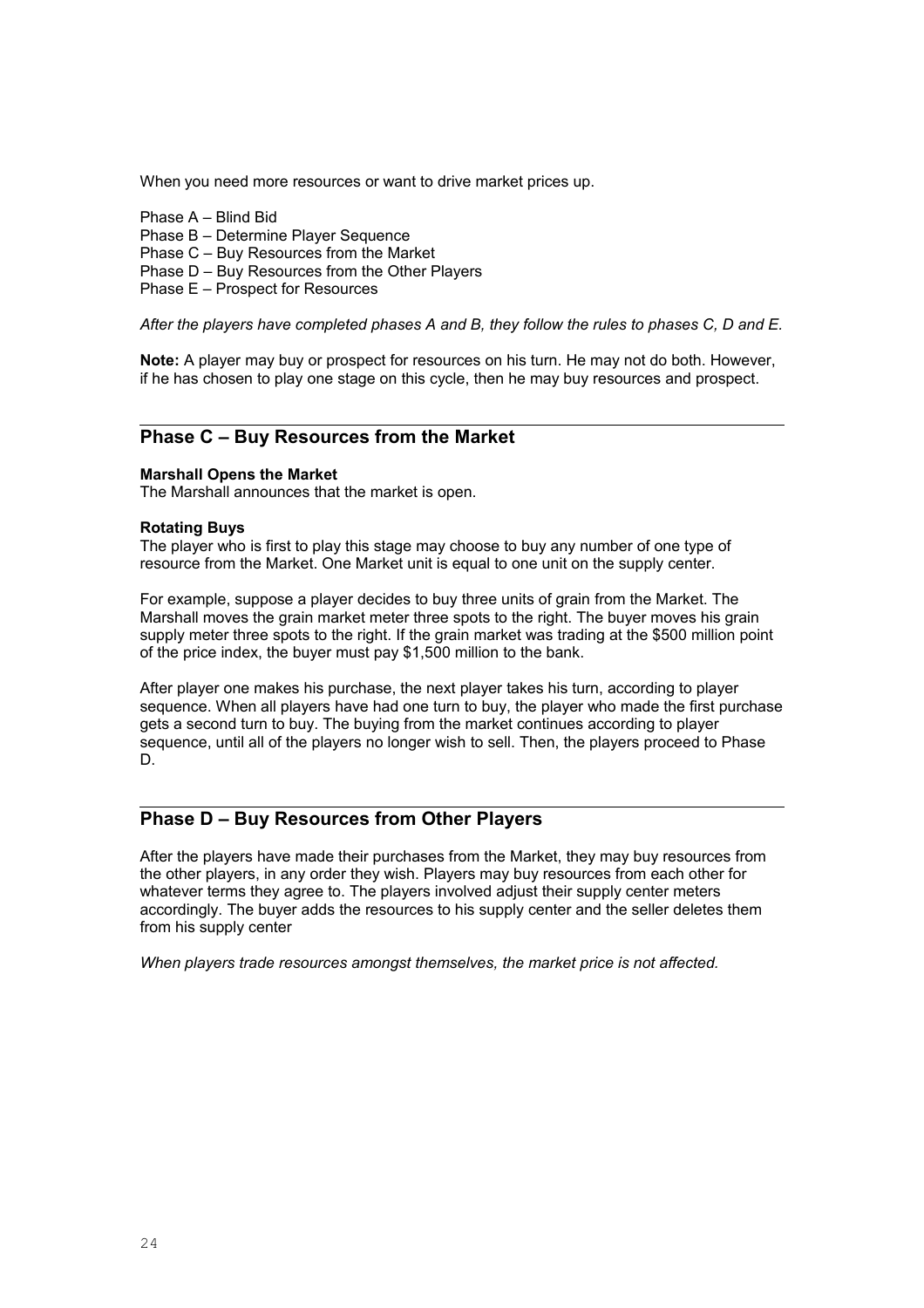## **Drop Ship Surplus Resources**

If a player knows he will have more resources than he needs on the next Stage 2, the other players may buy them at this time.

The buyer makes a note of the type and number of resource units he bought. During the next Stage 2, those resources are shipped directly to the buyer. If the buyer does not give his order now, then the seller can not deliver it on Stage 2. The price and quantity must be agreed to during Stage 7. This information should be written down. *If the seller does not pay the salaries for all of his companies on the next Stage 1, then the buyer does not receive the resources.*

For example, if the seller decides to sell three units of oil, the buyer makes a note, and on the next Stage 2, the buyer can add those three oil units to his supply center.

# **Phase E – Prospect for Resources**

## **Rotational Prospecting**

Only the players who are permitted to play this phase follow the rules below.

The player who is the first to play this phase may prospect for new resources. After he attempts his first prospect, the next player takes his turn, according to player sequence. When all players have had one turn to prospect, the player who made the first prospect gets a second turn. This procedure continues according to player sequence, until all of the players have had three turns to prospect for resources.

#### How to prospect

A player may prospect for new resources from the resource deck. The cards are shuffled and he announces to the other players which type of resource he is seeking e.g. oil. The cards are turned over one by one, until an oil resource card is found.

The player reveals only the resource type. With his hand, he conceals the location from the other players, so they are unable to occupy the territory or the sea. He must now pay to the bank \$200 million for each card he turned over, including the one he kept. He may not occupy the territory or sea until his next turn. The other cards are returned to the deck. Reshuffle the resource deck each time a player prospects.

A player who keeps his new card face down may not receive the production units until it is turned over. When he turns the card face up, this means he has opened the company, and will have to pay salaries when they are due. A player may open his company now or later.

If the new card is located in a territory occupied by an opponent, or one that has been nuked, then the card is returned to the deck. The player pays the bank and the next player takes his turn. This attempt still counts as one of his three turns to prospect.

#### **Cut Losses**

A player may stop turning over cards at any time during his attempt to prospect for resources. He pays the bank for the cards he turned over and the next player takes his turn.

## *End of cycle, go back to Stage One.*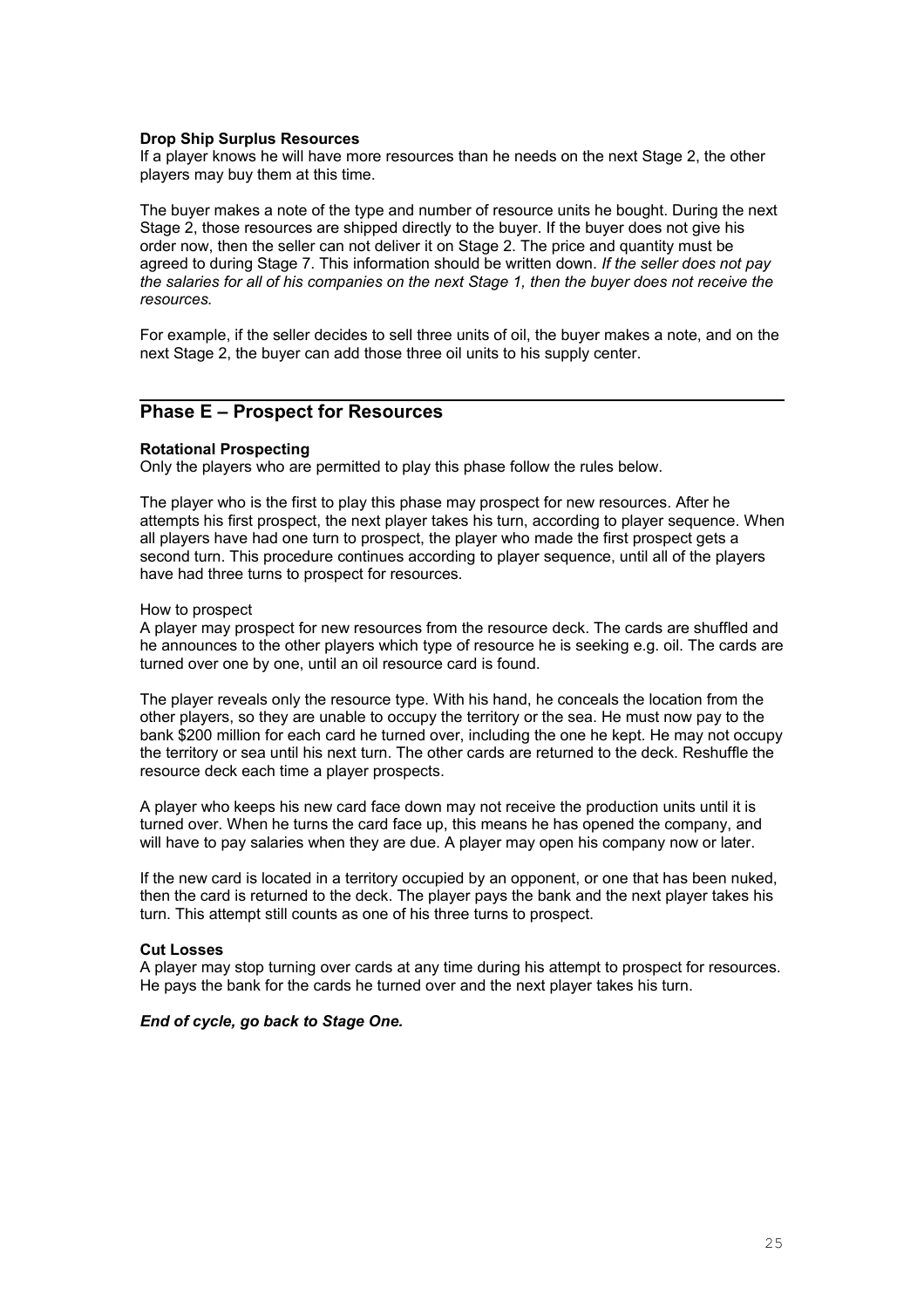# **Borrowing Money**

A player may borrow money from the bank at any time, in billion dollar amounts. He keeps track of his debts by placing a meter on his supply center where it says bank loans. The amount of the loan (principal) is in billions and the interest is in millions. Interest is paid to the bank during every stage 1, as long as the loan is outstanding.

## **Principal Pay Back**

The principal must be paid back in billion dollar amounts to the bank during any Stage 1.

## **Default on Loans**

A player who defaults on his bank loan payment may not borrow again from the bank or trade on the Market while the loan payments are outstanding. If he pays back all interest in arrears later in the game, then his rights to borrow and trade are restored.

## **Deficit Turnaround**

When a player has defaulted on his bank loan, he may still sell his resources to the market. However, all money must go to the bank until all interest payments in arrears have been restored.

A player may also borrow from one of the other players at any time for whatever terms they agree to.

# **Buying, Selling or Closing a Company**

## **Buying and Selling**

Companies (resource cards) may be sold or auctioned to the other players. Players may sell or buy a company during stages 3 and 7, for whatever terms they can agree to, whether or not it is open (face up). Companies may not be sold to the bank.

## **Closing**

A player may close any of his companies at any time, by turning the resource card face down. He no longer pays its salaries or receives its production units. He may reopen it at any time, except during Stage 2, by turning the card face up. At any time, any of the players may request to see a resource card (company) which has been closed.

## **Re-opening Costs**

If a player closes a company, it will cost \$200 million to reopen it later in the game.

# **Buying and Selling Territories**

Players may sell any foreign territories they occupy during Stage 6 only. The buyer replaces the seller's forces with units in his own color.

# **Buying and Selling Weapons**

Players may sell weapons to each other, but only during Stage 6, Phase F.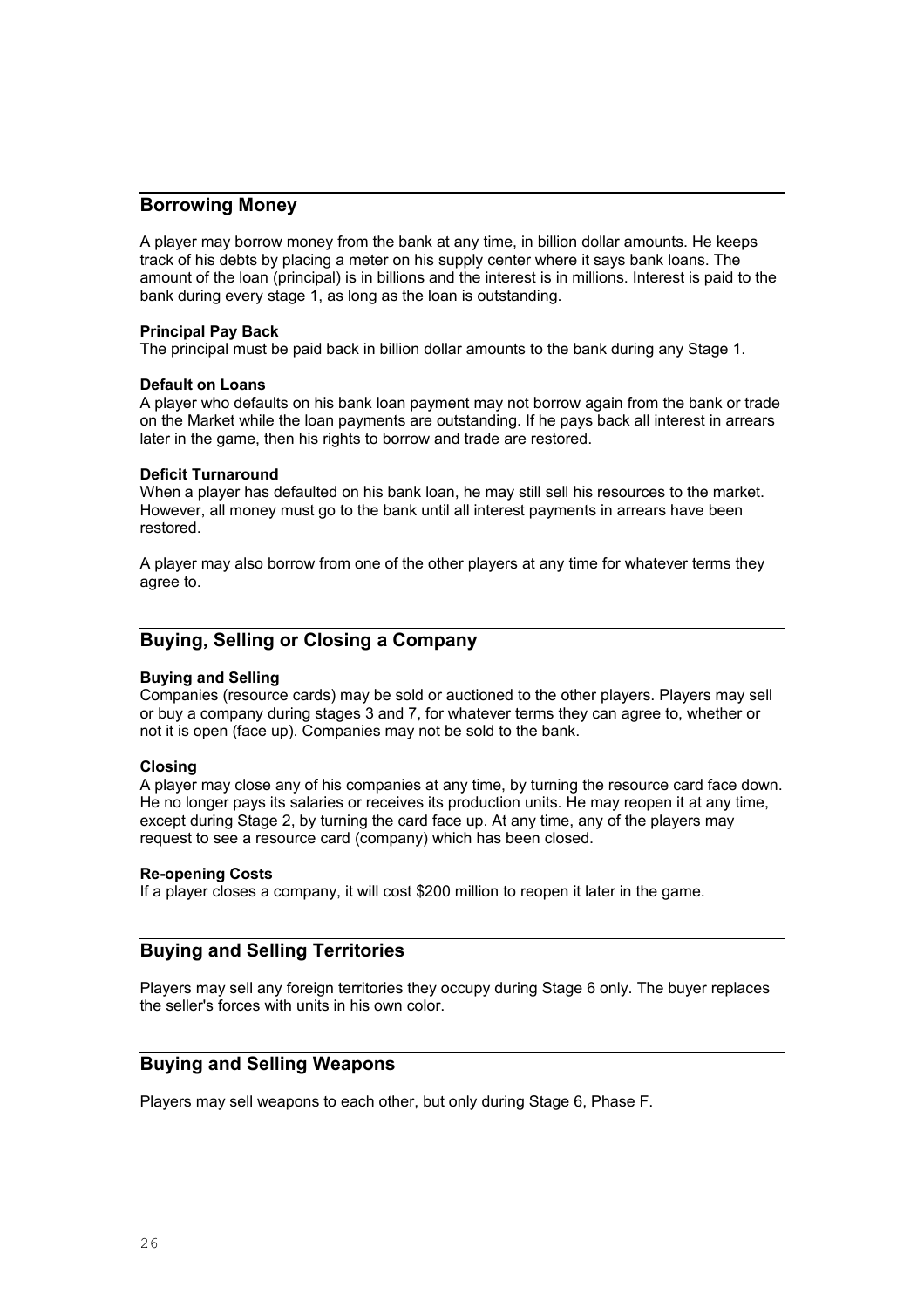# **Squatter's Rights**

If a player moves an army or navy into a territory, where another player(s) has a resource card(s), then the squatter takes the resource card(s) located in that territory. The squatter is not permitted to look through the resource deck, to find the card for that territory. He may only find resources by prospecting for them during Stage 7.

**Note:** Some of the territories do not have resource cards.

# **Diplomacy**

At any time players may offer advice, negotiate with each other, form treaties, seek alliances or make deals, as long as they do not delay the game or break established rules.

## **Public Record**

At any time during the game, a player may request to see another player's resource cards, if those cards have been in play (face up) earlier in the game.

> *"Diplomacy is the art of letting someone else have your way."*

Danielle Vare 1880-1936

# **Spoils of War**

After the defender has had an opportunity to counterattack, the following rules apply.

## **The Capture**

When a player captures the last territory of an opponent's home country, he takes all of his opponent's cash, resource cards, army and navy game pieces. He also transfers all grain, oil and mineral supplies to his own supply center, as well as the nukes and L-stars. He may now use his opponent's supply center to store his resources and weapons and to borrow money. The debts of the vanquished player are forgotten. His armies and navies remain on the board and become the property of the victor.

## **The Destruction**

If the last territory of a player's home territory is nuked, then all of his money goes to the bank and all resource cards are returned to the deck. All armies, navies, nukes and L-stars are removed. He is no longer in the game.

> *"To move swiftly, strike vigorously, and secure all the fruits of victory, is the secret of successful war."*

Stonewall Jackson 1863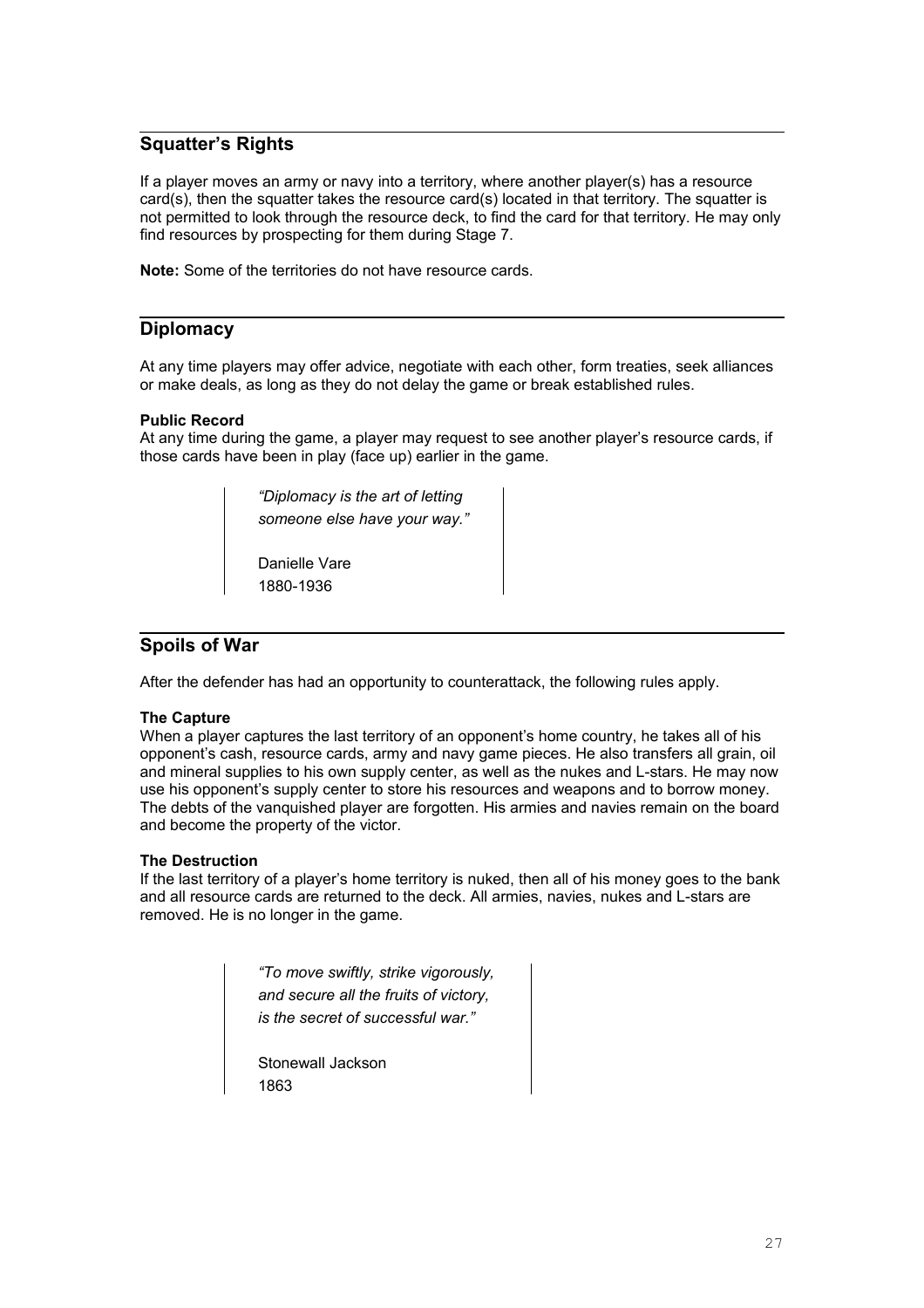The game may end in three ways: Supremacy, Detente and Coup Final.

#### **Supremacy**

This occurs when one player has bankrupted, captured or destroyed all of his opponents.

#### **Detente**

This occurs when the game ends at a predetermined point in time, after a certain number of turns or by mutual agreement. In that event, the winner is the player who has accumulated the most wealth. For valuation purposes, the following rules apply:

| Money:                                          | Face value.                                                                                                               |  |
|-------------------------------------------------|---------------------------------------------------------------------------------------------------------------------------|--|
| <b>Supply Center Resources:</b>                 | The number of resource units in a player's supply center,<br>times the current market value for each respective resource. |  |
| Companies (Resource Cards): \$100 million each. |                                                                                                                           |  |
| <b>Armies and Navies:</b>                       | \$50 million each.                                                                                                        |  |
| Nukes:                                          | \$250 million each.                                                                                                       |  |
| L-stars:                                        | \$500 million each.                                                                                                       |  |
| <b>Bank Loans:</b>                              | All bank loans must be deducted from the above.                                                                           |  |

#### **Coup Final – Nuclear Roulette**

After 12 territories have been destroyed by nukes, the following rule applies:

When the 13th territory is destroyed, the player who fired the nuke must roll one die. If he rolls a six, the game is over, otherwise it continues. When the 14th territory is destroyed, the player who fired the nuke must roll one die. If he rolls a five or six, the game is over, otherwise it continues.

The following table shows how this rule continues until "Coup Final" is finally reached and nuclear winter sets in. If Coup Final occurs, all the players lose and the game is over.

## **Nuclear Roulette Table**

| <b>Number of Territories</b><br><b>Destroyed by Nukes</b> | Die Roll<br><b>To End Game</b> |
|-----------------------------------------------------------|--------------------------------|
| 13                                                        | 6                              |
| 14                                                        | 5 or 6                         |
| 15                                                        | 4, 5 or 6                      |
| 16                                                        | $3, 4, 5$ or 6                 |
| 17                                                        | $2, 3, 4, 5$ or 6              |
| 18                                                        | Coup Final - Game Over         |
|                                                           | "Sic transit gloria mundi."    |

So passes away the glory of this world.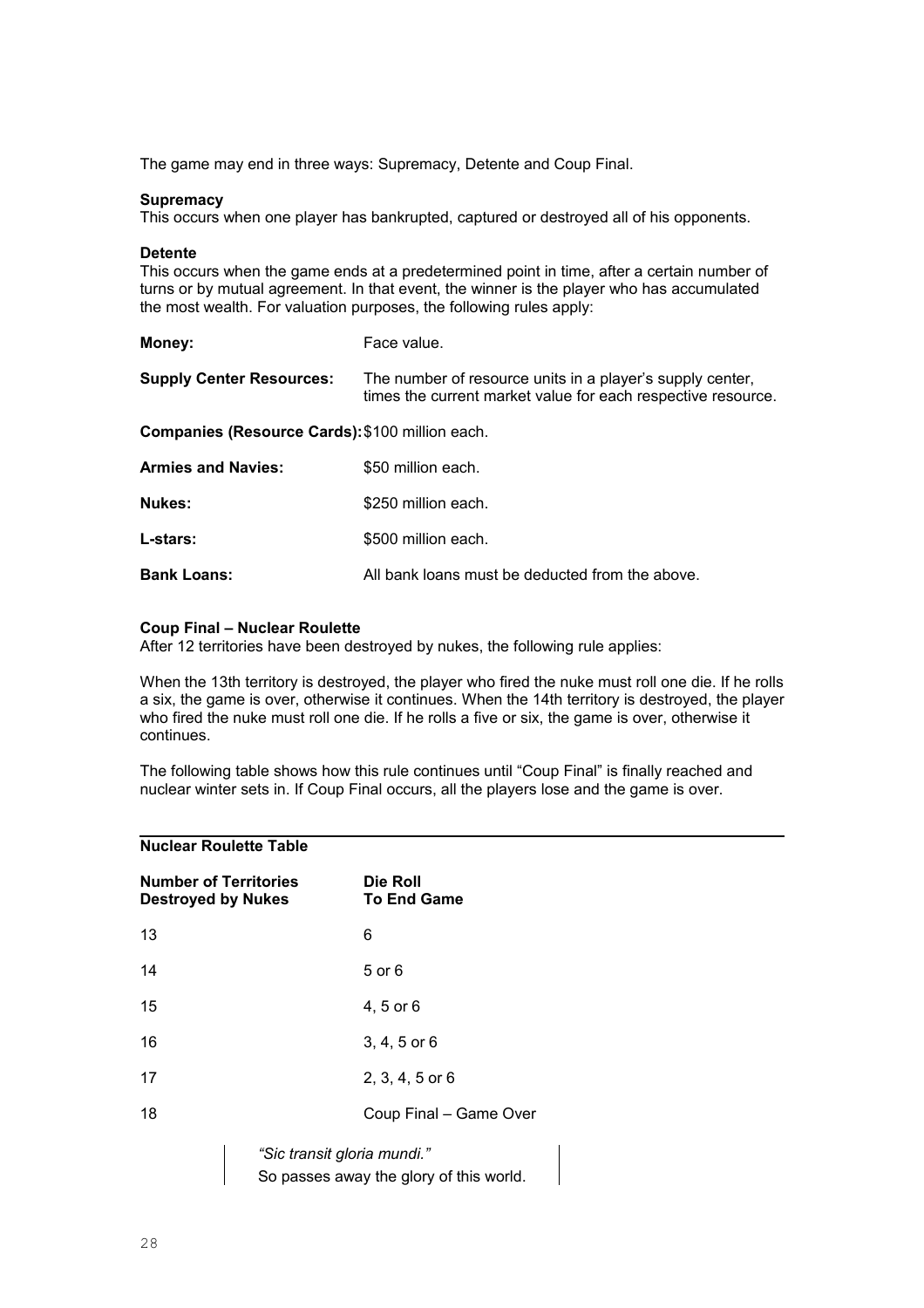# **Joining the Top Brass**

A player who wins the game by Supremacy or Detente has his ability as a leader ranked according to the schedule below:

5-Star General

The Winner captures his opponent's territories, never fires a nuke and never loses a territory as a result of a nuclear attack.

## 4-Star General

The Winner captures his opponent's territories, never fires a nuke but loses one or more territories as a result of a nuclear attack.

3-Star General

The winner captures most of his opponent's territories and destroys some with nukes.

2-Star General

The winner destroys most of his opponent's territories with nukes and captures some.

1-Star General

The winner destroys his opponent's territories with nukes and captures none.

## **Handicap – Optional**

The above schedule may be used as a handicap system. In this event the players would be obliged to play under the condition that, if they win the game, they must do so at a previously agreed rank of leadership, e.g., 4-Star General.

After the appointments have been made, the players follow the steps listed below.

## **- Sort Resource Cards**

Each of the six superpowers has six companies in the deck of Resource Cards: two mineral, two oil, and two grain. The resource cards are color-coded by resource and country. Sort these companies into six separate piles, according to the superpower which owns them and place them face down on the board. Put all the remaining resource cards face down on the board in the top left corner.

## **- Pick the Dealer**

Each of the players rolls a die. The one with the highest number is the dealer.

#### **- Dealer Shuffles and Rearranges the Cards**

Out of sight of the other players, the dealer shuffles each of the six piles of cards and rearranges the order of the piles.

#### **- Choose a Superpower**

Everyone except the dealer rolls a die, and the player with the highest number chooses a pile of cards. The player keeps only the top three cards. The remaining three cards are returned to the resource deck. The other players do the same, taking their turn according to the roll of their die.

#### **- Dealer's Choice**

Now it is the dealer's turn to choose a superpower. The remaining miles of cards are reshuffled and rearranged by one of the other players out of the dealer's sight. He chooses a pile of cards and takes the top three cards only. The other three cards are returned to the resource deck. Any remaining piles of cards are also returned to the deck.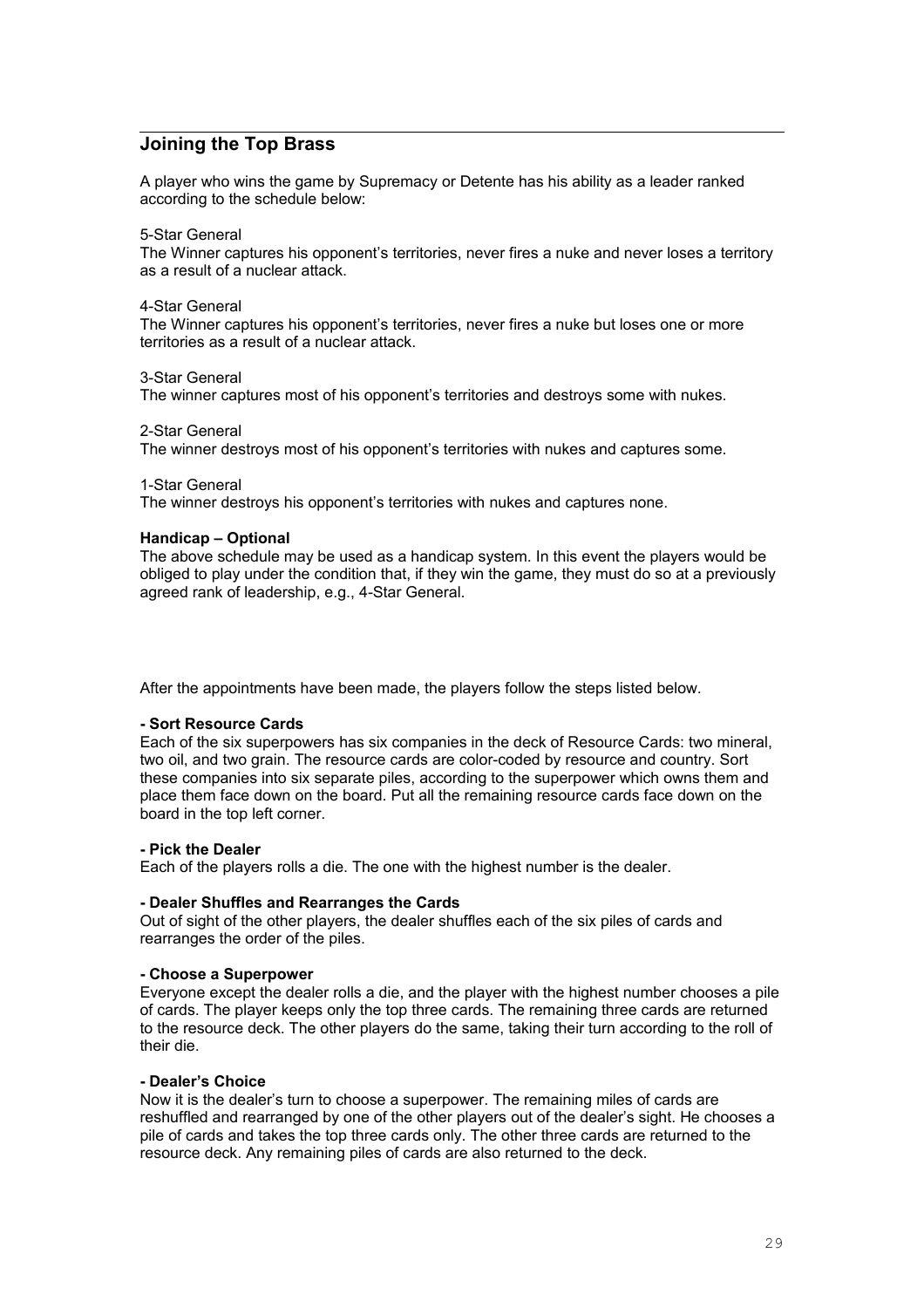### **- Dealer Deals Three More Cards**

The dealer now shuffles the resource deck and deals one more card face up to each player. If a player receives a card located in an opponent's home territory, he must return it to the resource deck and draw another card.

If two or more players receive a card in the same foreign territory, then they must return their cards and draw another. The dealer must re-shuffle the resource deck each time cards are returned to the deck.

The dealer repeats the above procedure two more times, until each player has six cards.

If a player receives a resource card in the neutral territory where another player already has a card, he must return his card to the deck and draw another card. Nuke and L-star cards must also be exchanged for new cards.

#### **- Place Armies and Navies**

Each player receives (in the corresponding color to that of his superpower) his armies and navies. They may place one army on each of their home territories as well as any foreign territory they have resources.

A player may also place one navy in a light blue sea next to each of his home territories with a port. However, a player may not place a navy in a sea next to any territory that is occupied by an opponent, unless that territory does not have a port in the same sea. An example of this is the Barents Sea; Kola has a port on that sea but Scandinavia does not.

#### **- Bonus Armies and Navies**

The players now receive nine more armies and/or navies. Each player secretly writes down the type and number of forces he wishes to receive and where he plans to place them. Bonus armies and navies are subject to the same placement rules as noted above.

For example, the Commander-in-Chief of China might choose to place four armies in Manchuria, three armies in Nanling and two navies in the South China Sea.

#### **- Get Your Money**

Give each player \$7 billion in cash (five \$100 million notes, five \$500 million and four \$1 billion).

## **- Store Starting Resources**

Give each player six black meters and a supply center card. Each player takes three of his meters and places one on each of his resources at the third spot in his supply center. This means each player has three units each of grain, oil, and minerals. The remaining three meters will be used later to keep track of bank loans, nukes and L-stars.

#### **- Store Bonus Resources**

The players now receive nine more resource units to store in their supply centers. Each player secretly writes down the type and number of resources he wishes to store.

For example, a player might choose to store two grain units, three oil units and four mineral units in his supply center.

#### **- Pricing the Market**

The dealer now sets the market price for each resource. Starting with grain, he rolls two dice and counts the appropriate number of spots from left to right. For example, if he rolled a 4 and a 2, the starting price for grain would be \$100 million. He does the same for both oil and minerals.